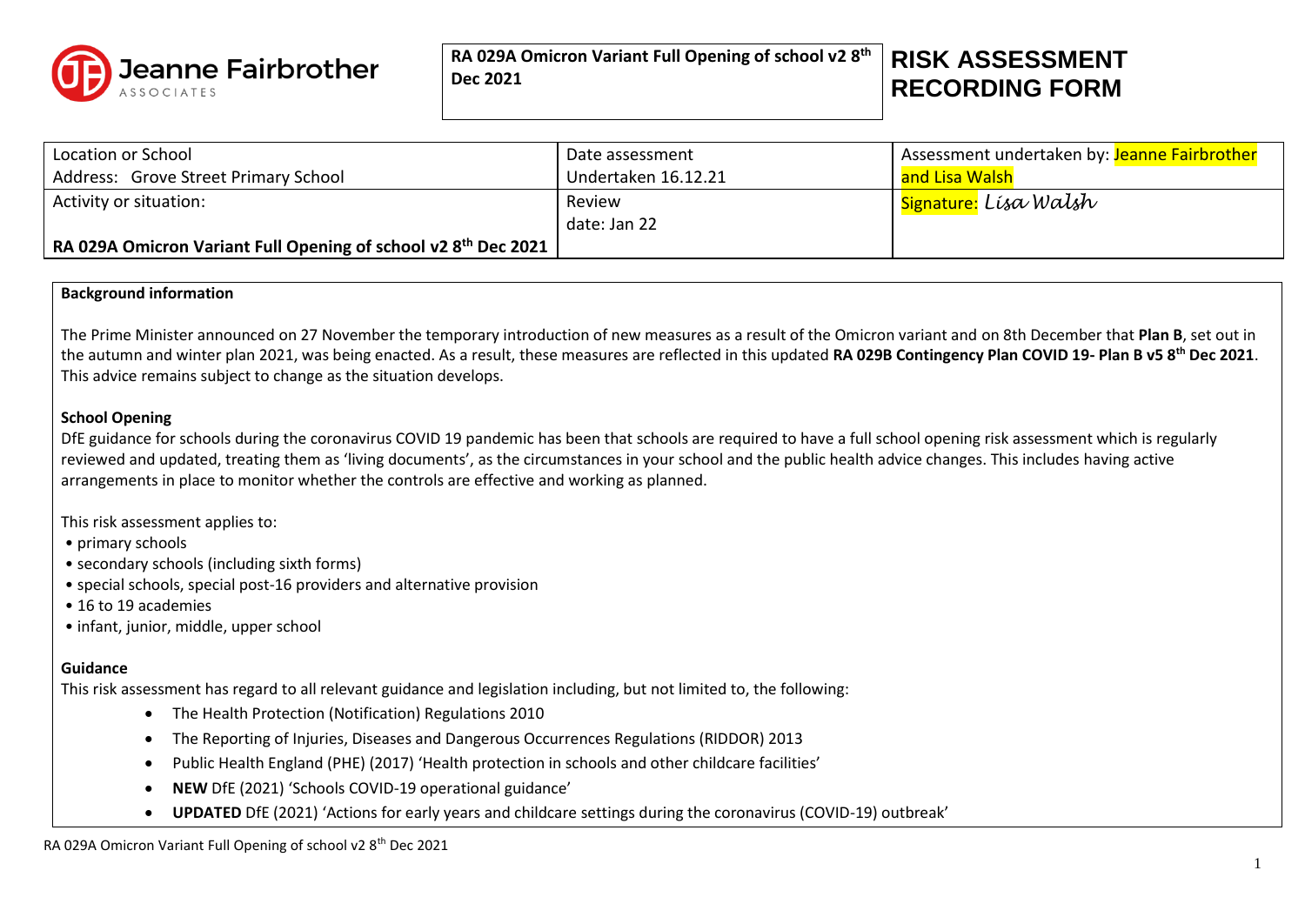- DfE (2021) 'Face coverings in education'
- **UPDATED** 'Actions for out of school settings'

# See **[UPDATED]** sections.

## **Important**

The DfE use the terms '**must**' and **'should'** throughout their guidance. The term **'must'** for when the person in question is legally required to do something and '**should'** when the advice set out should be followed unless there is a good reason not to.

## **Legislation and guidance**

Health and Safety at Work Act etc. 1974 Management of H&S at Work Regulations 1999 Workplace (Health, Safety and Welfare) Regulations 1992 DfE Actions for schools plus associated COVID 19 Guidance Public Health England Guidance

*N.B. All risk assessments referred to within this document have been revised and are available on our website* **[www.jeannefairbrotherassociates.com](http://www.jeannefairbrotherassociates.com/)**

| 1) Hazard / Activity                                                                                                                                           | 2) Who can be harmed and<br>how?                                                      | 3) What controls exist to reduce the risk?<br>Have you followed the hierarchy of controls (eliminate,<br>substitute etc)?                                                                                                                                                                                                                      | <b>Risk Score</b><br>Consequence<br>X Likelihood | 4) Any further action.<br>This should be included in<br>the action plan (5), below |
|----------------------------------------------------------------------------------------------------------------------------------------------------------------|---------------------------------------------------------------------------------------|------------------------------------------------------------------------------------------------------------------------------------------------------------------------------------------------------------------------------------------------------------------------------------------------------------------------------------------------|--------------------------------------------------|------------------------------------------------------------------------------------|
| Failure to assess the risks of<br><b>COVID 19 (including</b><br>Omicron) transmission in<br>school.                                                            | Staff, pupils, visitors,<br>contractors increased risk<br>of transmission of COVID 19 | School has assessed the reasonably foreseeable risks of<br>transmission of COVID 19<br>The risk assessment is regularly reviewed as circumstances<br>in school and the public health advice changes.<br>School monitors whether the controls in place are effective.                                                                           | $3X2=6$                                          |                                                                                    |
| <b>Failing to have adequate</b><br>outbreak<br>management/contingency<br>plans to allow for stepping<br>measures up and down.<br>All settings unless indicated | Staff, pupils, visitors,<br>contractors increased risk<br>of transmission of COVID 19 | School has a Coronavirus (COVID-19) Contingency Plan risk<br>assessment. See RA 029B Contingency plan latest version<br>(also known as an outbreak management plan) if<br>restrictions need to be implemented due to COVID 19<br>variants outbreak.<br>Remote education plans are in place for pupils who are self-<br>isolating or shielding. | $3X2=6$                                          |                                                                                    |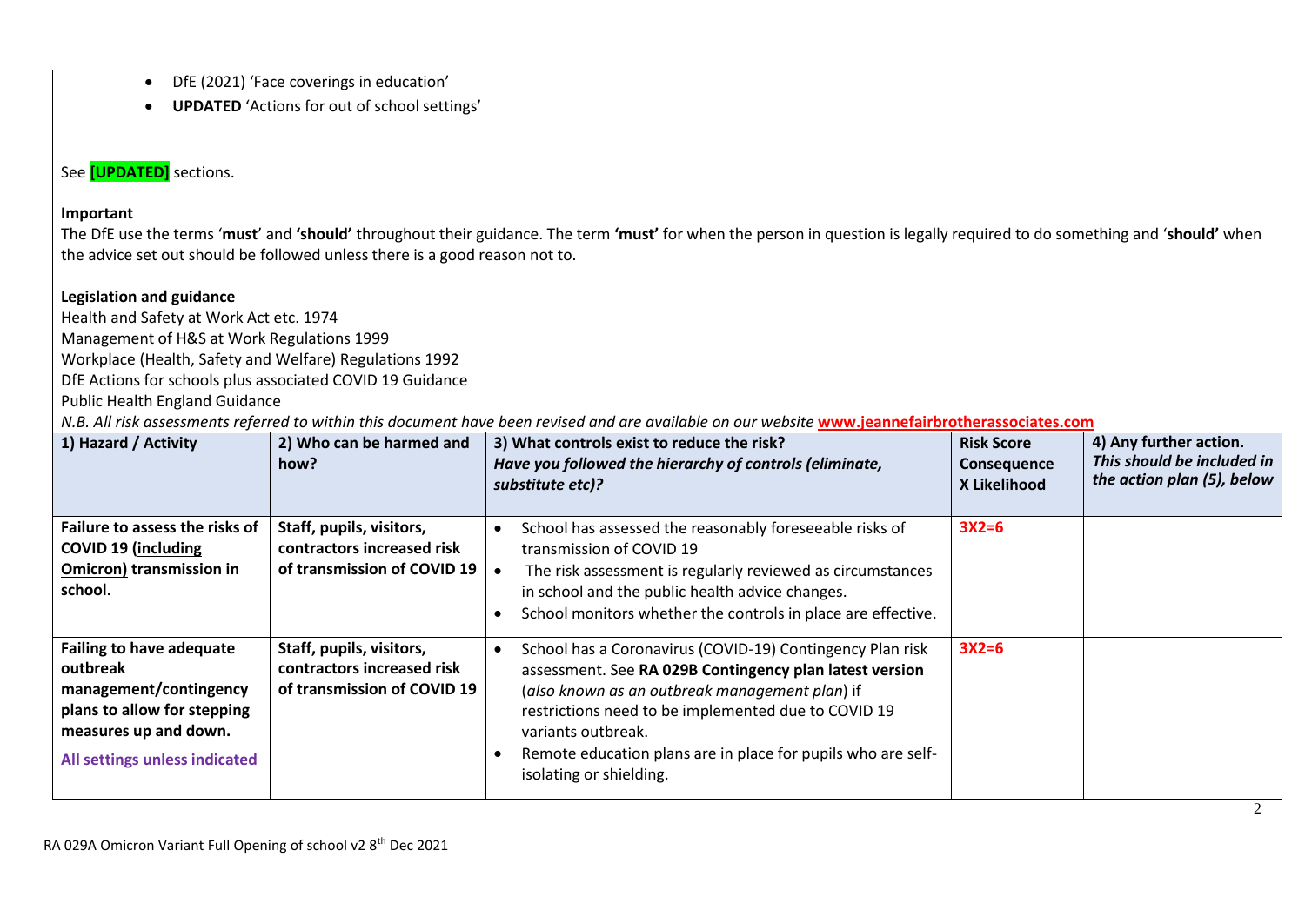|               |                             | School will call the DfE helpline on 0800 046 8687 selecting<br>option 1 for advice on the action to take in response to a<br>positive case who will escalate the issue to the local health<br>protection team where necessary and advise if any<br>additional action is required, such as implementing<br>elements of the outbreak management plan.<br>School will follow measures recommended by the Local<br>Authority, Director of Public Health and local protection |         |  |
|---------------|-----------------------------|---------------------------------------------------------------------------------------------------------------------------------------------------------------------------------------------------------------------------------------------------------------------------------------------------------------------------------------------------------------------------------------------------------------------------------------------------------------------------|---------|--|
|               |                             | teams (HPTs) as part of the outbreak management<br>responsibilities.                                                                                                                                                                                                                                                                                                                                                                                                      |         |  |
|               |                             | Insert details of school's local PH Helpline phone number to                                                                                                                                                                                                                                                                                                                                                                                                              |         |  |
|               |                             | contact <i>i.e.</i>                                                                                                                                                                                                                                                                                                                                                                                                                                                       |         |  |
|               |                             | Cheshire & Merseyside PHE contact 0344 225 0562<br>$\circ$                                                                                                                                                                                                                                                                                                                                                                                                                |         |  |
|               |                             | <b>Greater Manchester Health Protection Unit 0844</b>                                                                                                                                                                                                                                                                                                                                                                                                                     |         |  |
|               |                             | 225 1295                                                                                                                                                                                                                                                                                                                                                                                                                                                                  |         |  |
|               |                             | Wirral schools contact Wirral LA Covid helpline<br>$\circ$                                                                                                                                                                                                                                                                                                                                                                                                                |         |  |
|               |                             | 0151 666 3600 Email:                                                                                                                                                                                                                                                                                                                                                                                                                                                      |         |  |
|               |                             | covidschoolsupport@wirral.gov.uk                                                                                                                                                                                                                                                                                                                                                                                                                                          |         |  |
|               |                             | Public Health and the Local Authority will be informed of                                                                                                                                                                                                                                                                                                                                                                                                                 |         |  |
|               |                             | any outbreaks via NHS T&T.                                                                                                                                                                                                                                                                                                                                                                                                                                                |         |  |
| Communication | Staff, pupils, visitors,    | School follows latest DfE, PHE & Gov.uk, Merseyside &                                                                                                                                                                                                                                                                                                                                                                                                                     | $3X2=6$ |  |
|               | contractors increased risk  | Cheshire PH Team and LA guidance                                                                                                                                                                                                                                                                                                                                                                                                                                          |         |  |
|               | of transmission of COVID 19 | Latest version RA 029A Omicron Variant Full Opening of<br>$\bullet$                                                                                                                                                                                                                                                                                                                                                                                                       |         |  |
|               |                             | school v1 published to website & shared with unions, LA &                                                                                                                                                                                                                                                                                                                                                                                                                 |         |  |
|               |                             | governors.                                                                                                                                                                                                                                                                                                                                                                                                                                                                |         |  |
|               |                             | Clear communication sent to parents and pupils with a link                                                                                                                                                                                                                                                                                                                                                                                                                |         |  |
|               |                             | on the school website covering all aspects of how school will                                                                                                                                                                                                                                                                                                                                                                                                             |         |  |
|               |                             | function.                                                                                                                                                                                                                                                                                                                                                                                                                                                                 |         |  |
|               |                             | Regular staff briefings held to cover any changes to                                                                                                                                                                                                                                                                                                                                                                                                                      |         |  |
|               |                             | arrangements.                                                                                                                                                                                                                                                                                                                                                                                                                                                             |         |  |
|               |                             | School has shared with all staff the measures in place and                                                                                                                                                                                                                                                                                                                                                                                                                |         |  |
|               |                             | involved staff & the governing body in that process.                                                                                                                                                                                                                                                                                                                                                                                                                      |         |  |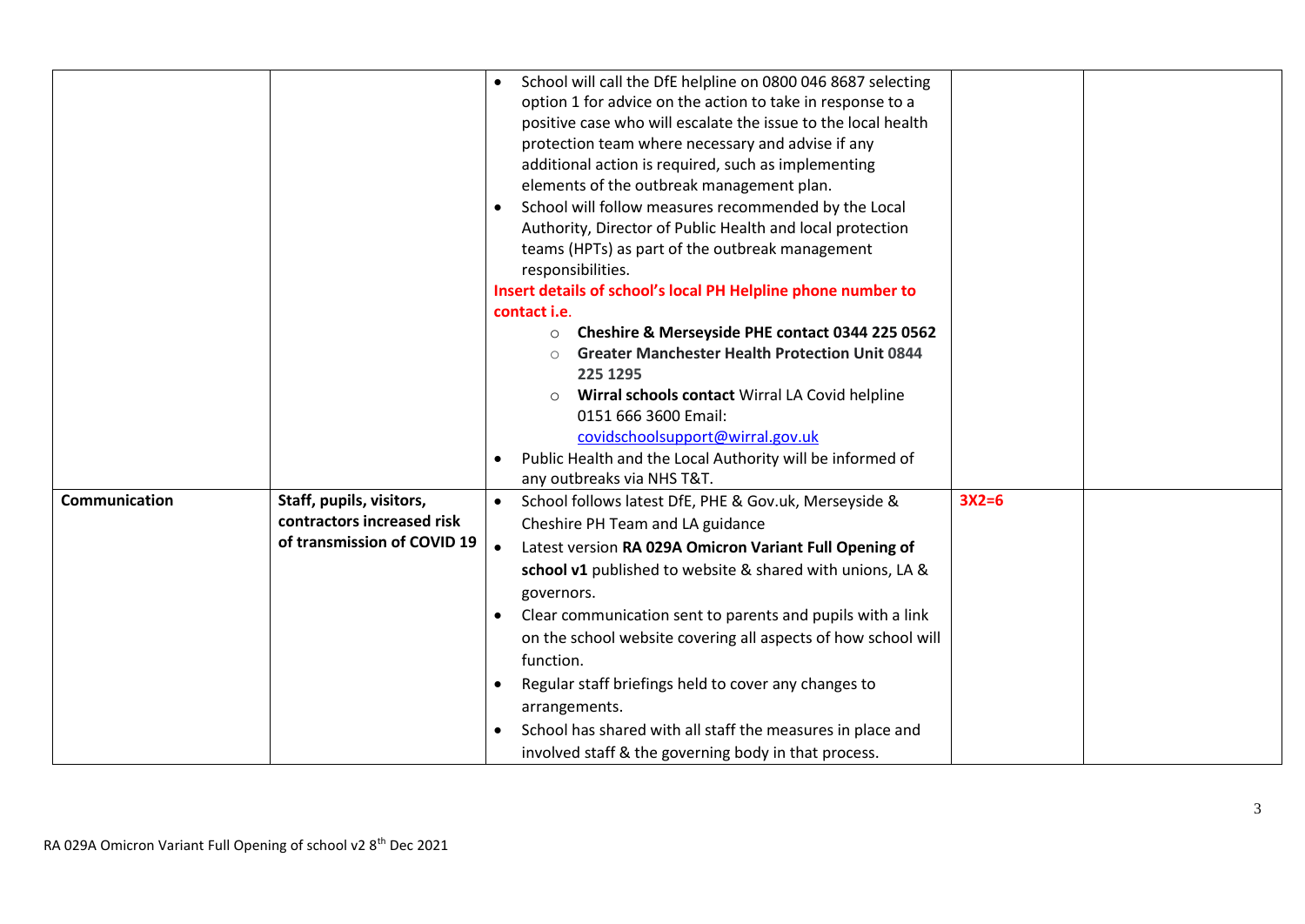|                                       |                                                                                       | A record is kept of all visitors and contractors that come to<br>the school site.                                                                                                                                                                                                                                                                                                                                                                                                                                                                                                                                                                                                                                                                                                                                                                                                                                                                   |         |  |
|---------------------------------------|---------------------------------------------------------------------------------------|-----------------------------------------------------------------------------------------------------------------------------------------------------------------------------------------------------------------------------------------------------------------------------------------------------------------------------------------------------------------------------------------------------------------------------------------------------------------------------------------------------------------------------------------------------------------------------------------------------------------------------------------------------------------------------------------------------------------------------------------------------------------------------------------------------------------------------------------------------------------------------------------------------------------------------------------------------|---------|--|
| <b>Wellbeing - staff &amp; pupils</b> | Staff & pupils exposed to<br>mental health issues due to<br><b>COVID 19</b>           | Staff are vigilant in discerning pupil mental health and report<br>$\bullet$<br>any concerns to the pastoral care leader.<br>The school provides opportunities for pupils to talk about<br>their mental health and experiences during the pandemic.<br>Pupils have access to pastoral support and activities, e.g.<br>opportunities to renew and develop friendships.<br>Pupil and parent surveys are sent out to assess how they feel<br>about being on the school site and to enable staff to act on<br>any concerns pupils and parents may have.<br>Staff and volunteer surveys are sent out to assess how they<br>feel about being on the school site and enable the SLT to act<br>on any concerns staff and volunteers may have.                                                                                                                                                                                                               | $3X2=6$ |  |
| <b>Face coverings</b>                 | Staff, pupils, visitors,<br>contractors increased risk<br>of transmission of COVID 19 | All schools Staff and adult visitors should wear a face<br>covering when moving around the premises, outside of<br>classrooms, such as in corridors and communal areas.<br>In order to be most effective, a face covering should fit<br>securely around the face to cover the nose and mouth and<br>be made of a breathable material capable of filtering<br>airborne particles.<br>Face visors or shields can be worn by those exempt from<br>wearing a face covering but they are not an equivalent<br>alternative in terms of source control of virus transmission.<br>They should only be used after carrying out a risk<br>assessment for the specific situation and should always be<br>cleaned appropriately.<br>A face visor or shield may be worn in addition to a face<br>covering but not instead of one. This is because face visors<br>or shields do not adequately cover the nose and mouth, and<br>do not filter airborne particles. | $3X2=6$ |  |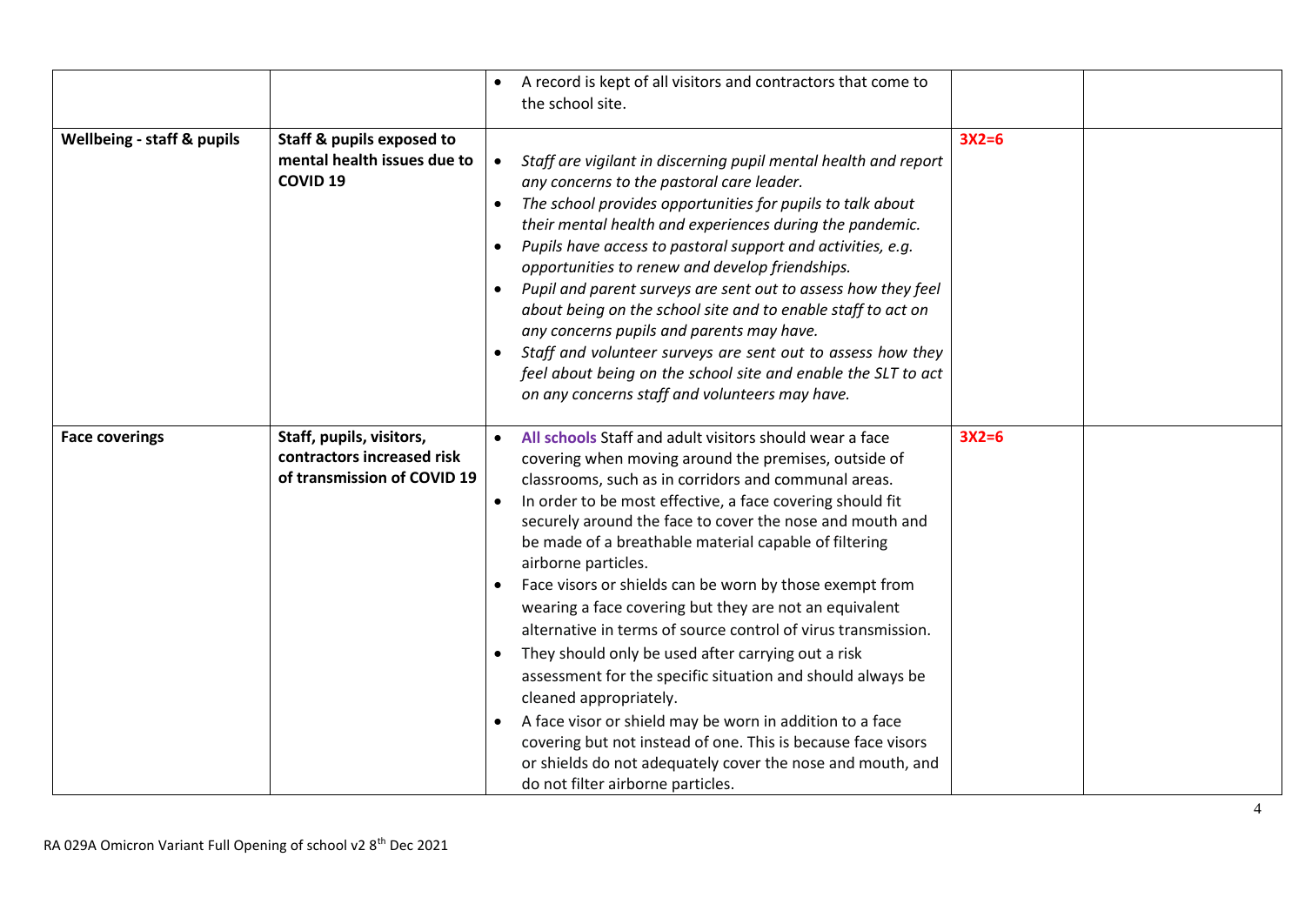|            |                                                                                       | Transparent face coverings may be worn by those who<br>communicate through lip-reading or facial expressions.<br>School outbreak management plans cover the possibility of<br>face coverings being reintroduced:<br>transparent face coverings can also be worn.<br>$\circ$<br>face visors or shields can be worn only after<br>$\Omega$<br>carrying out a risk assessment for the specific<br>situation and should always be cleaned<br>appropriately.<br>School will not prevent individuals from entering or attending<br>school if they are not wearing a face covering, if exempt.<br>School has a supply of face coverings available<br>Clear instructions are provided on how to put on, remove,<br>store, and dispose of face coverings.<br>Face coverings can be disposed of in normal waste |         |  |
|------------|---------------------------------------------------------------------------------------|-------------------------------------------------------------------------------------------------------------------------------------------------------------------------------------------------------------------------------------------------------------------------------------------------------------------------------------------------------------------------------------------------------------------------------------------------------------------------------------------------------------------------------------------------------------------------------------------------------------------------------------------------------------------------------------------------------------------------------------------------------------------------------------------------------|---------|--|
| <b>PPE</b> | Staff, pupils, visitors,<br>contractors increased risk<br>of transmission of COVID 19 | Most staff in education, childcare and children's social care<br>$\bullet$<br>settings will not require PPE in response to COVID-19<br>beyond what they would normally need for their work.<br>Additional PPE for COVID-19 is only required in a very<br>limited number of scenarios:<br>If a child, young person or student becomes ill with<br>$\circ$<br>COVID 19 symptoms and only if close contact is<br>necessary<br>when performing aerosol generating procedures<br>AGP's<br>When working with pupils who cough, spit, vomit or require<br>intimate care but do not have coronavirus symptoms, staff<br>only wear PPE that would routinely be worn.<br>Staff are trained in correct use and disposal of PPE.                                                                                  | $3X2=6$ |  |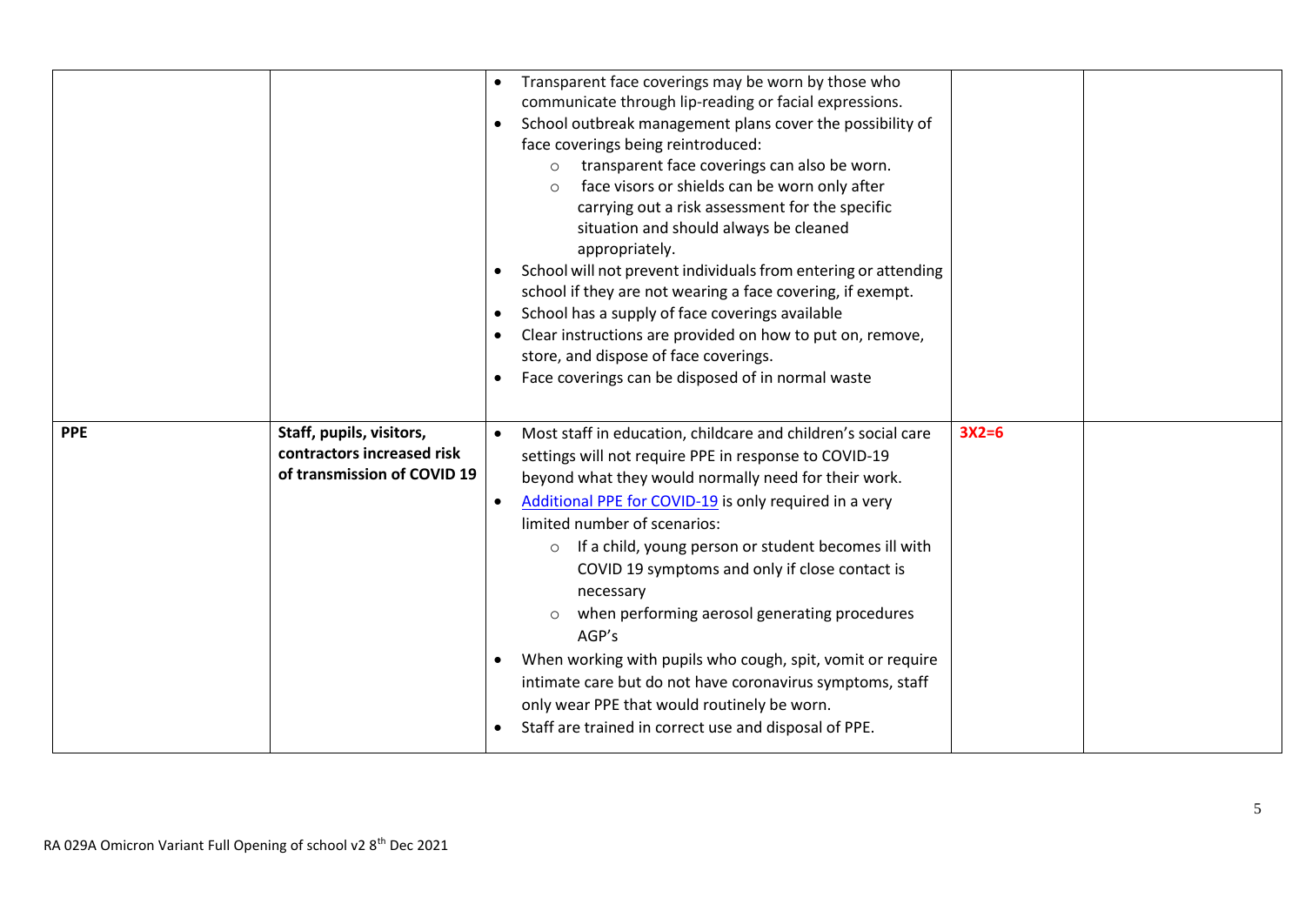| School fails to ensure good  | Staff, pupils, visitors,    | Hand hygiene -                                                                                               | $3X2=6$                    |                             |
|------------------------------|-----------------------------|--------------------------------------------------------------------------------------------------------------|----------------------------|-----------------------------|
| hygiene & cleaning           | contractors increased risk  | School will continue to ensure that staff & pupils maintain                                                  |                            |                             |
| standards in school to       | of transmission of COVID 19 | high standards of hand hygiene.                                                                              |                            |                             |
| reduce risk of transmission. |                             | Suitable facilities are provided for individuals to<br>$\bullet$                                             |                            |                             |
|                              |                             | wash/sanitise their hands regularly                                                                          |                            |                             |
|                              |                             | Pupils are supervised, where appropriate, to use hand<br>$\bullet$                                           |                            |                             |
|                              |                             | sanitizer safely.                                                                                            |                            |                             |
|                              |                             | <b>Respiratory hygiene</b>                                                                                   |                            |                             |
|                              |                             | School emphasises the 'catch it, bin it, kill it' approach with<br>$\bullet$                                 |                            |                             |
|                              |                             | bins & tissues available.                                                                                    |                            |                             |
|                              |                             | <b>Cleaning</b>                                                                                              |                            |                             |
|                              |                             | School will maintain appropriate cleaning regimes, using                                                     |                            |                             |
|                              |                             | standard products such as detergents with a focus on                                                         |                            |                             |
|                              |                             | frequently touched areas.                                                                                    |                            |                             |
|                              |                             | Appropriate cleaning schedules are in place and include                                                      |                            |                             |
|                              |                             | regular cleaning of areas and equipment                                                                      |                            |                             |
| <b>Social distancing</b>     | Staff, pupils, visitors,    | School has planned and risk assessed carefully following                                                     | $3X2=6$                    | If you identify any actions |
|                              | contractors increased risk  | the latest DfE/PHE guidance                                                                                  | <b>Review this</b>         | to complete, transfer       |
|                              | of transmission of COVID 19 | School will consult Local Authority COVID helpline for<br>$\bullet$                                          | score as the               | them to the action plan     |
|                              |                             | specific advice if required                                                                                  | more measures              | below (5)                   |
|                              |                             | Assemblies - in bubbles<br>$\bullet$                                                                         | in place will<br>reduce it |                             |
|                              |                             | Staggered starts, lunch and breaks to limit numbers do not                                                   |                            |                             |
|                              |                             | need to take place, however these remain in place due to                                                     |                            |                             |
|                              |                             | improved behaviour / calm lunchtimes.                                                                        |                            |                             |
|                              |                             | Staff meetings in a larger, well-ventilated space- hall with                                                 |                            |                             |
|                              |                             | windows open                                                                                                 |                            |                             |
|                              |                             | Staffrooms are not currently used- each bubble has a rest                                                    |                            |                             |
|                              |                             | space                                                                                                        |                            |                             |
|                              |                             | Meetings, including with governors, parents, teams, Zoom<br>$\bullet$<br>etc. may continue.                  |                            |                             |
|                              |                             |                                                                                                              |                            |                             |
|                              |                             | Teaching or holding meetings in well-ventilated areas<br>wherever possible, such as outdoors or indoors with |                            |                             |
|                              |                             |                                                                                                              |                            |                             |
|                              |                             | windows open.                                                                                                |                            |                             |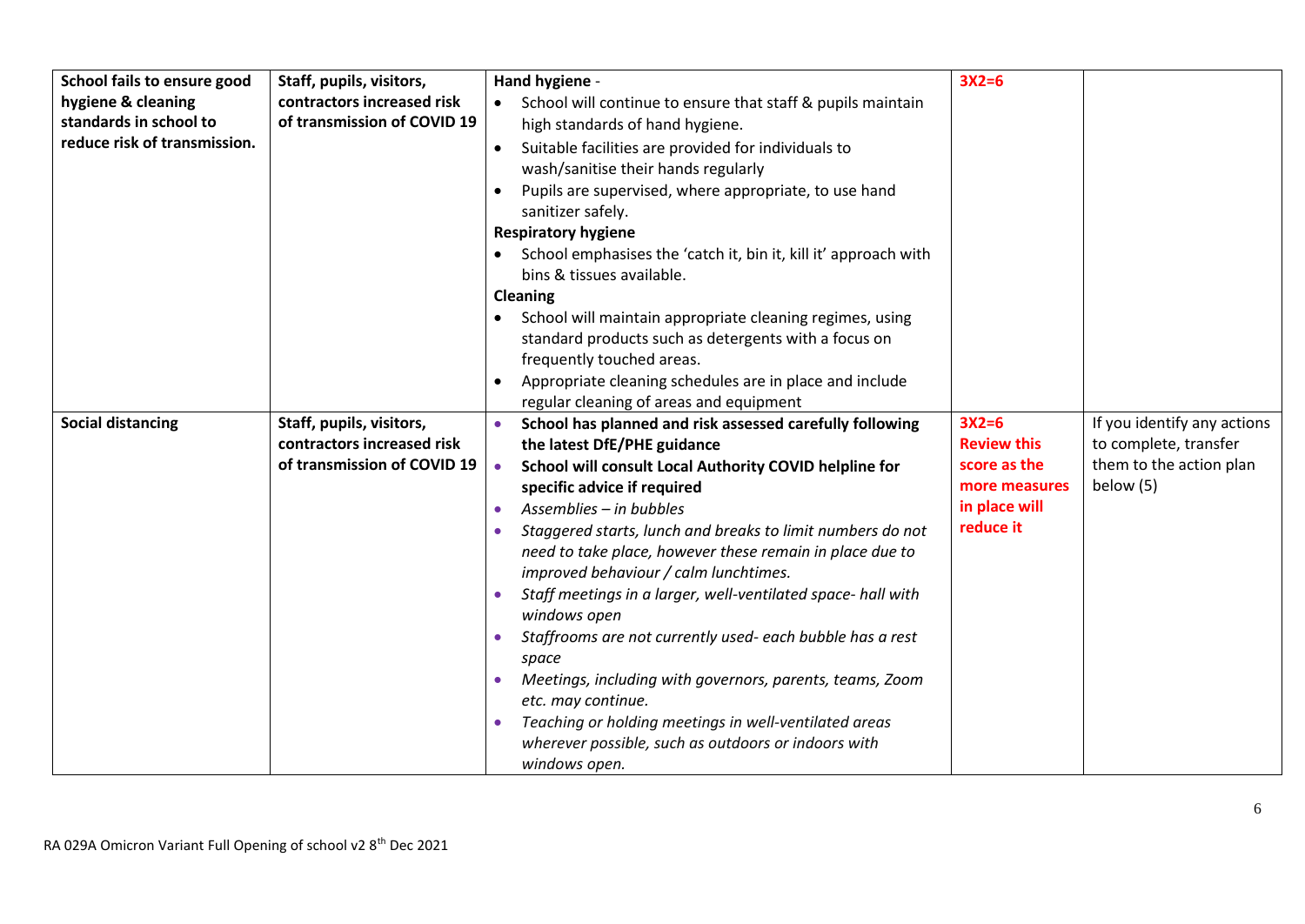|                                                    |                             |           | School has outbreak management plans in place to                |         |  |
|----------------------------------------------------|-----------------------------|-----------|-----------------------------------------------------------------|---------|--|
|                                                    |                             |           | reintroduce bubbles temporarily if it becomes necessary due     |         |  |
|                                                    |                             |           | to local outbreaks or increases in cases at the instruction of  |         |  |
|                                                    |                             |           | PHE Teams. See RA 029B Contingency Plan                         |         |  |
| <b>Events in school</b>                            | Staff, pupils, visitors,    |           | School has planned and completed a separate risk                | $3X2=6$ |  |
|                                                    | contractors increased risk  |           | assessment for any events held inn school and has               |         |  |
|                                                    | of transmission of COVID 19 |           | carefully following the latest DfE/PHE guidance                 |         |  |
|                                                    |                             | $\bullet$ | School will consult Local Authority COVID helpline for          |         |  |
|                                                    |                             |           | specific advice if required on holding events                   |         |  |
|                                                    |                             |           | Parents evenings have been risk assessed                        |         |  |
|                                                    |                             |           |                                                                 |         |  |
|                                                    |                             |           |                                                                 |         |  |
|                                                    |                             |           |                                                                 |         |  |
|                                                    |                             |           |                                                                 |         |  |
|                                                    |                             |           |                                                                 |         |  |
| <b>Ventilation - failure to</b>                    | Staff, pupils, visitors,    | $\bullet$ | When school is in operation, it is well ventilated with         | $3X2=6$ |  |
|                                                    | contractors increased risk  |           | comfortable teaching environments.                              |         |  |
| ensure all occupied spaces<br>are well ventilated. | of transmission of COVID 19 | $\bullet$ | Poorly ventilated spaces have been identified                   |         |  |
|                                                    |                             |           | When holding events where visitors are on site e.g. school      |         |  |
|                                                    |                             |           | plays, ventilation is increased.                                |         |  |
|                                                    |                             | $\bullet$ | School has competent ventilation engineers to help assess       |         |  |
|                                                    |                             |           | the systems in place and how to utilise them correctly.         |         |  |
|                                                    |                             |           |                                                                 |         |  |
|                                                    |                             | $\bullet$ | Mechanical ventilation (using a fan to draw in or extract       |         |  |
|                                                    |                             |           | fresh air) is adjusted to increase the ventilation rate         |         |  |
|                                                    |                             |           | wherever possible and checked to confirm that normal            |         |  |
|                                                    |                             |           | operation meets current guidance and that only fresh            |         |  |
|                                                    |                             |           | outside air is circulated.                                      |         |  |
|                                                    |                             |           | Systems should be adjusted to full fresh air or, if this is not |         |  |
|                                                    |                             |           | possible, then systems should be operated as normal as long     |         |  |
|                                                    |                             |           | as they are within a single room and supplemented by an         |         |  |
|                                                    |                             |           | outdoor air supply.                                             |         |  |
|                                                    |                             |           | All mechanical ventilation systems are maintained in            |         |  |
|                                                    |                             |           | accordance with the manufacturers' recommendations.             |         |  |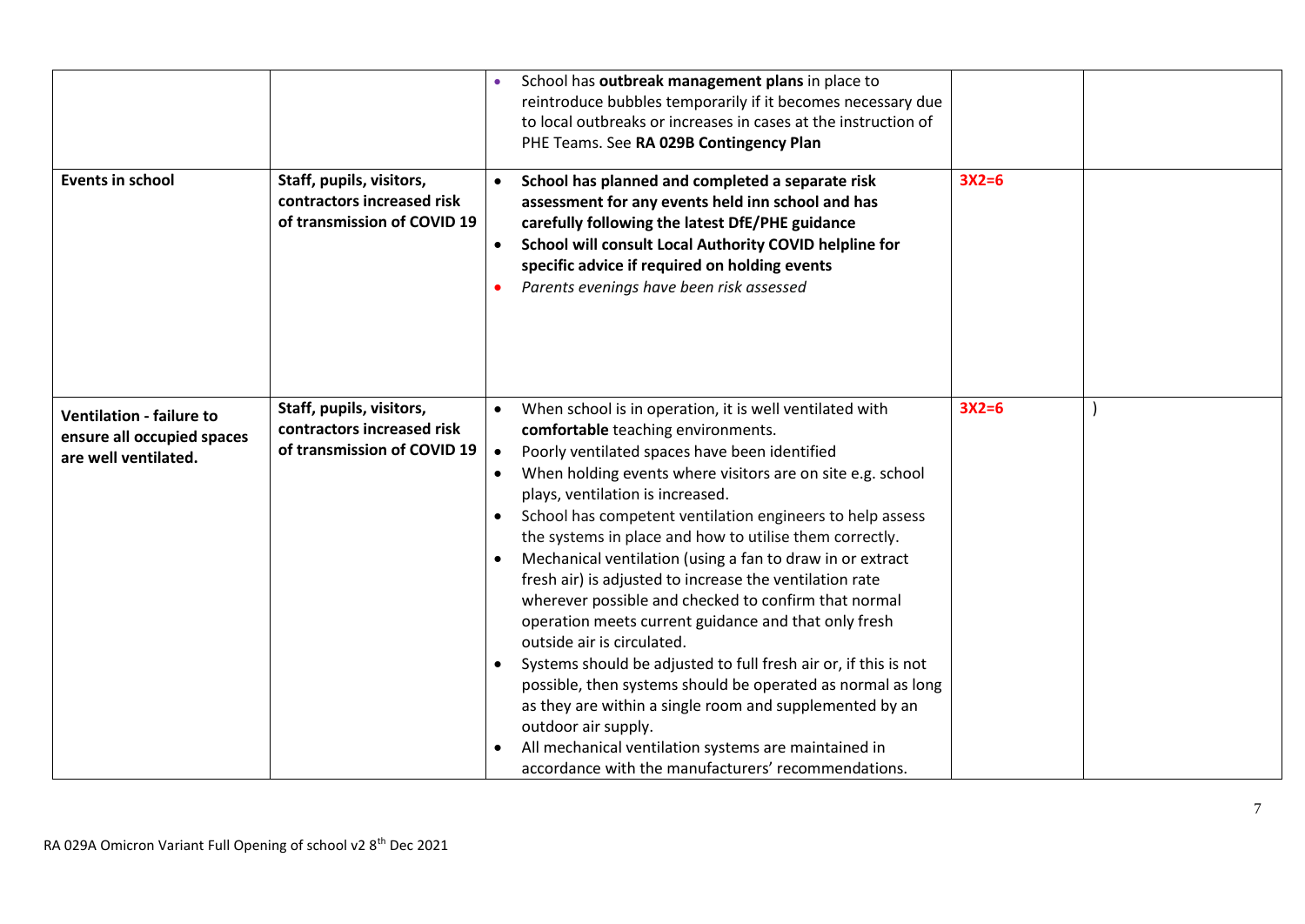|                                                      |                                                           | School opens external windows, doors & internal doors (if<br>they are not fire doors and where safe to do so) to increase<br>ventilation.<br>During colder weather, the need for increased ventilation<br>while maintaining a comfortable temperature is balanced,<br>opening higher vents, arranging seating away from draughts.<br>(See HSE Balancing ventilation with keeping people warm)<br>In cooler weather to reduce thermal discomfort caused by<br>increased ventilation, pupils can wear additional, suitable<br>indoor items of clothing in addition to their usual uniform<br>Purging or airing rooms as frequently as possible to improve<br>ventilation usually when the room is unoccupied.<br>Outside space will be used, where practical.<br>Co2 monitors are used to help identify where a space is poorly<br>ventilated with schools encouraged to take steps to improve<br>ventilation if CO2 readings are consistently high. Check<br>manufacturers' instructions.<br>See The Health and Safety Executive guidance on air<br>conditioning and ventilation during the coronavirus outbreak &<br>CIBSE COVID advice provides more information. |         |                                                               |
|------------------------------------------------------|-----------------------------------------------------------|--------------------------------------------------------------------------------------------------------------------------------------------------------------------------------------------------------------------------------------------------------------------------------------------------------------------------------------------------------------------------------------------------------------------------------------------------------------------------------------------------------------------------------------------------------------------------------------------------------------------------------------------------------------------------------------------------------------------------------------------------------------------------------------------------------------------------------------------------------------------------------------------------------------------------------------------------------------------------------------------------------------------------------------------------------------------------------------------------------------------------------------------------------------------|---------|---------------------------------------------------------------|
| <b>UPDATED NHS Test &amp; Trace</b>                  | Staff, pupils, visitors,                                  | <b>All settings</b>                                                                                                                                                                                                                                                                                                                                                                                                                                                                                                                                                                                                                                                                                                                                                                                                                                                                                                                                                                                                                                                                                                                                                | $3X2=6$ | If you identify any actions                                   |
|                                                      |                                                           |                                                                                                                                                                                                                                                                                                                                                                                                                                                                                                                                                                                                                                                                                                                                                                                                                                                                                                                                                                                                                                                                                                                                                                    |         |                                                               |
| - School failing to manage<br>tracing close contacts | contractors increased risk<br>of transmission of COVID 19 | Close contacts in schools are now identified by NHS Test<br>$\circ$<br>and Trace and education settings will no longer be<br>expected to undertake contact tracing.<br>NHS Test and Trace will work with the positive case<br>$\circ$<br>and/or their parent to identify close contacts.<br>Contacts from a school setting will only be traced by<br>$\circ$<br>NHS Test and Trace where the positive case or their<br>parent specifically identifies the individual as being a<br>close contact.<br>From 14 December 2021,                                                                                                                                                                                                                                                                                                                                                                                                                                                                                                                                                                                                                                        |         | to complete, transfer<br>them to the action plan<br>below (5) |
|                                                      |                                                           |                                                                                                                                                                                                                                                                                                                                                                                                                                                                                                                                                                                                                                                                                                                                                                                                                                                                                                                                                                                                                                                                                                                                                                    |         |                                                               |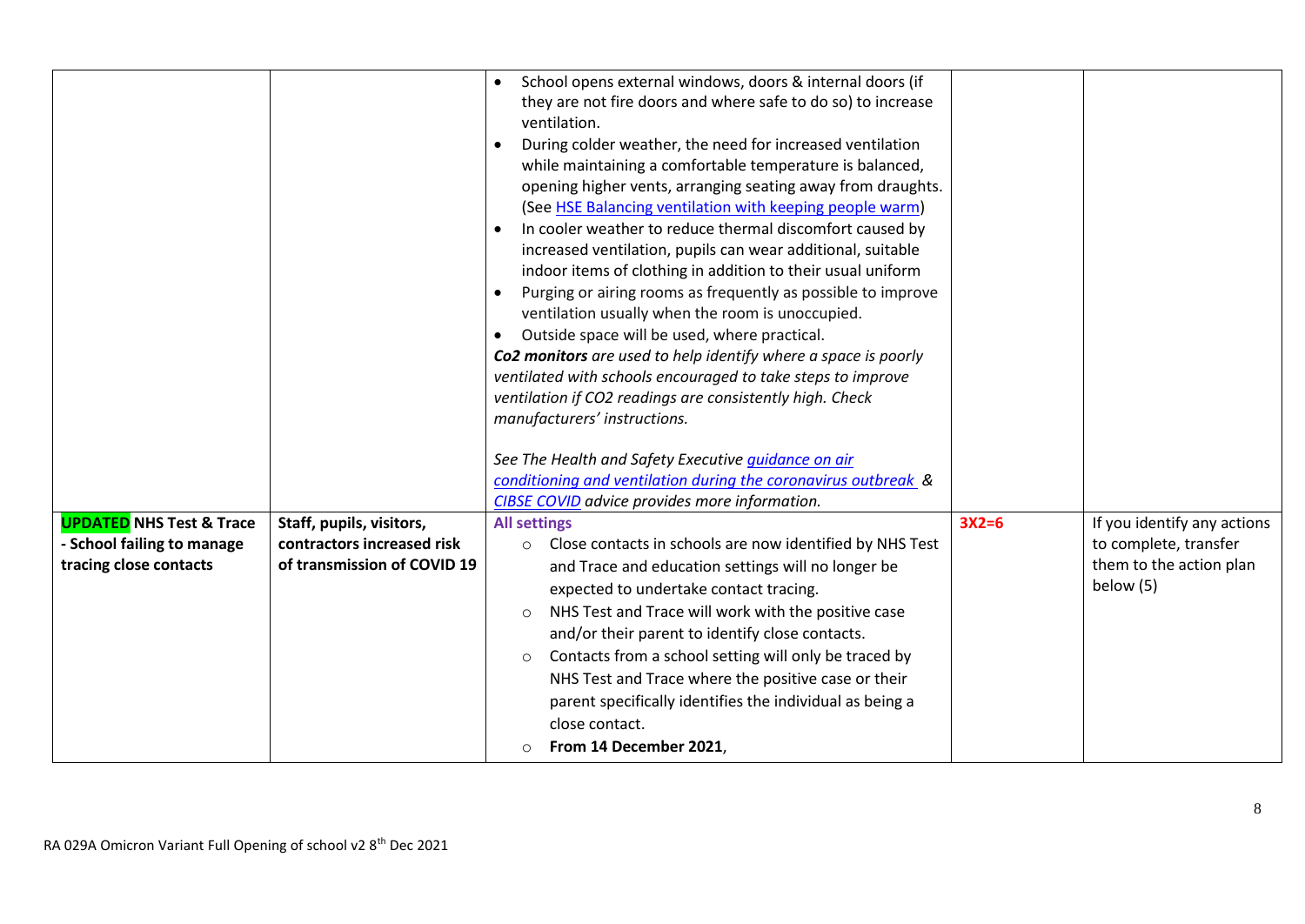|                                                                                                                                                                                                   |                                                                                       | Adults who are fully vaccinated and all children<br>$\circ$<br>and young people aged between 5 and 18 years<br>and 6 months identified as a contact of<br>someone with COVID-19 are strongly advised to<br>take a LFD test every day for 7 days and<br>continue to attend their setting as normal,<br>unless they have a positive test result.<br>Daily testing of close contacts applies to all contacts who<br>$\circ$<br>are:<br>fully vaccinated adults - people who have had 2<br>$\circ$<br>doses of an approved vaccine<br>all children and young people aged 5 to 18 years<br>$\circ$<br>and 6 months, regardless of their vaccination<br>status<br>people who are not able to get vaccinated for<br>$\circ$<br>medical reasons<br>people taking part, or have taken part, in an<br>$\circ$<br>approved clinical trial for a COVID-19 vaccine<br>Children under 5 years are exempt from self-<br>$\bullet$<br>isolation and do not need to take part in daily<br>testing of close contacts.<br>School will continue to have a role in working with<br>$\bullet$<br>health protection teams in the case of a local<br>outbreak. |         |                                                                                              |
|---------------------------------------------------------------------------------------------------------------------------------------------------------------------------------------------------|---------------------------------------------------------------------------------------|----------------------------------------------------------------------------------------------------------------------------------------------------------------------------------------------------------------------------------------------------------------------------------------------------------------------------------------------------------------------------------------------------------------------------------------------------------------------------------------------------------------------------------------------------------------------------------------------------------------------------------------------------------------------------------------------------------------------------------------------------------------------------------------------------------------------------------------------------------------------------------------------------------------------------------------------------------------------------------------------------------------------------------------------------------------------------------------------------------------------------------------|---------|----------------------------------------------------------------------------------------------|
| <b>UPDATED</b> Fully vaccinated<br>Contacts who have not tested<br>positive in school who refuse<br>to take a daily LFD<br>Daily testing of close<br>contacts applies to all<br>contacts who are: | Staff, pupils, visitors,<br>contractors increased risk<br>of transmission of COVID 19 | School strongly advises those identified as contacts with a<br>negative PCR test to take an LFD each day (7 days) and<br>report the results to school or take the LFD test in school.<br>School will contact our HR provider to seek advice about any<br>employee who refuses to take an LFD daily in line with<br>government guidelines                                                                                                                                                                                                                                                                                                                                                                                                                                                                                                                                                                                                                                                                                                                                                                                               | $3X2=6$ | If you identify any actions<br>to complete, transfer<br>them to the action plan<br>below (5) |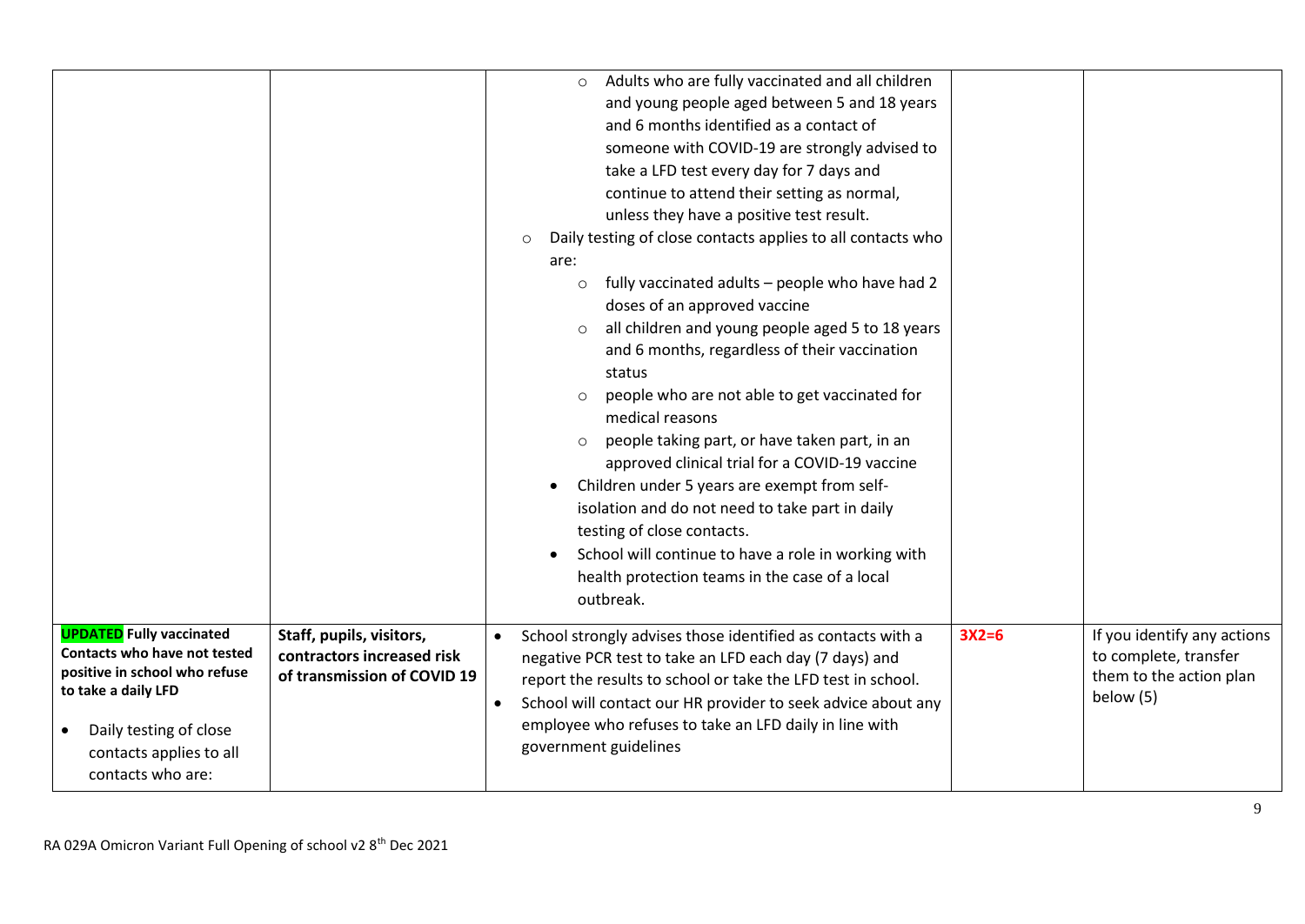| $\circ$ | fully vaccinated            |                             | School will carry out a personal risk assessment for any<br>$\bullet$     |         |  |
|---------|-----------------------------|-----------------------------|---------------------------------------------------------------------------|---------|--|
|         | adults - people             |                             | employee who refuses to take a daily LFD. See attached.                   |         |  |
|         | who have had 2              |                             |                                                                           |         |  |
|         | doses of an                 |                             | $w \equiv$                                                                |         |  |
|         | approved                    |                             | Close%20contact%20                                                        |         |  |
|         | vaccine                     |                             | no%20%20LFD%2015                                                          |         |  |
| $\circ$ | all children and            |                             |                                                                           |         |  |
|         | young people                |                             |                                                                           |         |  |
|         | aged 5 to 18                |                             |                                                                           |         |  |
|         | years and 6                 |                             |                                                                           |         |  |
|         | months,                     |                             |                                                                           |         |  |
|         | regardless of               |                             |                                                                           |         |  |
|         | their vaccination           |                             |                                                                           |         |  |
|         | status                      |                             |                                                                           |         |  |
| $\circ$ | people who are              |                             |                                                                           |         |  |
|         | not able to get             |                             |                                                                           |         |  |
|         | vaccinated for              |                             |                                                                           |         |  |
|         | medical reasons             |                             |                                                                           |         |  |
| $\circ$ | people taking               |                             |                                                                           |         |  |
|         | part, or have               |                             |                                                                           |         |  |
|         | taken part, in an           |                             |                                                                           |         |  |
|         | approved                    |                             |                                                                           |         |  |
|         | clinical trial for a        |                             |                                                                           |         |  |
|         | COVID-19                    |                             |                                                                           |         |  |
|         | vaccine                     |                             |                                                                           |         |  |
|         |                             |                             |                                                                           |         |  |
|         | <b>Asymptomatic testing</b> | Staff, pupils, visitors,    | School makes clear that testing is voluntary.<br>$\bullet$                | $3X2=6$ |  |
|         |                             | contractors increased risk  | Staff in all education settings are encouraged to test twice<br>$\bullet$ |         |  |
|         |                             | of transmission of COVID 19 | weekly at home                                                            |         |  |
|         |                             |                             | Testing kits are stored securely in school at the correct<br>$\bullet$    |         |  |
|         |                             |                             | temperature.                                                              |         |  |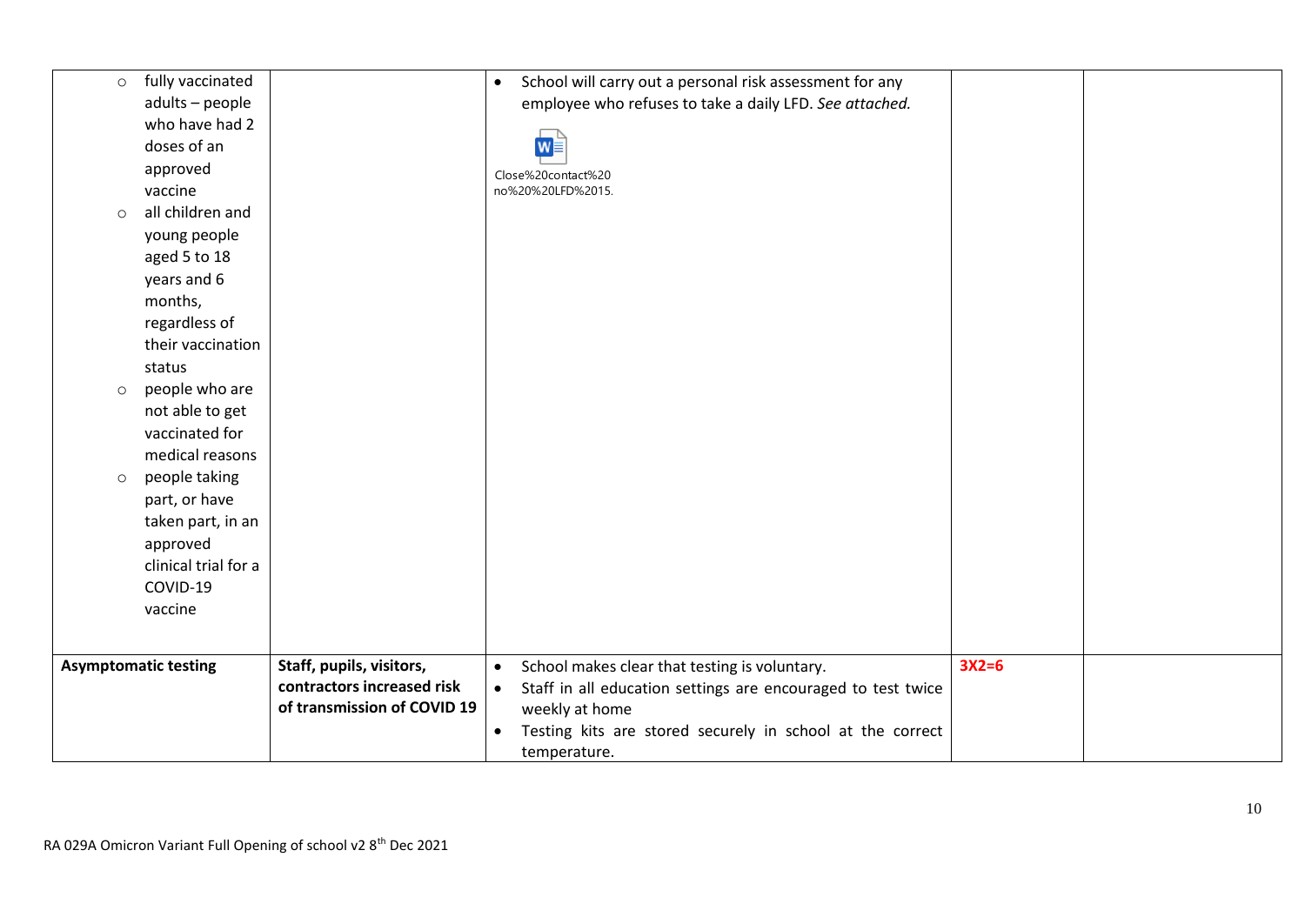|                                                            |                                                                                           | A test kit log is in use and data held is stored in line with the<br>school's Data Protection Policy.<br><b>Confirmatory PCR tests</b><br>Staff and pupils with a positive LFD test result should self-<br>isolate in line with the stay at home guidance for households<br>with possible or confirmed coronavirus (COVID-19)<br>infection.<br>They will also need to get a free PCR test to check if they<br>$\bullet$<br>have COVID-19 & self-isolate until they get the result.<br>If the PCR test is taken within 2 days of the positive lateral<br>flow test, and is negative, it overrides the self-test LFD test<br>and the individual can return to school if they do not have<br>COVID-19 symptoms. |                                                                                               |                                                                                              |
|------------------------------------------------------------|-------------------------------------------------------------------------------------------|--------------------------------------------------------------------------------------------------------------------------------------------------------------------------------------------------------------------------------------------------------------------------------------------------------------------------------------------------------------------------------------------------------------------------------------------------------------------------------------------------------------------------------------------------------------------------------------------------------------------------------------------------------------------------------------------------------------|-----------------------------------------------------------------------------------------------|----------------------------------------------------------------------------------------------|
| <b>Asymptomatic testing</b><br><b>Primary schools</b>      | Staff, pupils, visitors,<br>contractors increased risk<br>of transmission of COVID<br>19. | Staff in primary schools should continue to test twice weekly<br>$\bullet$<br>at home, with lateral flow device (LFD) test kits, 3-4 days<br>apart. Testing remains voluntary but is strongly encouraged.<br>Primary age pupils (Y 6 and below) will not be expected to<br>$\bullet$<br>test over the summer period.                                                                                                                                                                                                                                                                                                                                                                                         | $3X2=6$<br><b>Review this</b><br>score as the<br>more measures<br>in place will<br>reduce it. | If you identify any actions<br>to complete, transfer<br>them to the action plan<br>below (5) |
| <b>Asymptomatic testing Early</b><br>years                 | Staff, pupils, visitors,<br>contractors increased risk<br>of transmission of COVID 19     | <b>Early years</b><br>Staff in early years settings should continue to test twice<br>$\bullet$<br>weekly at home, with lateral flow device (LFD) test kits, 3-4<br>days apart. Testing remains voluntary but is strongly<br>encouraged.<br>Early years children are not included in the rapid testing<br>programme                                                                                                                                                                                                                                                                                                                                                                                           | $3X2=6$<br><b>Review this</b><br>score as the<br>more measures<br>in place will<br>reduce it. | If you identify any actions<br>to complete, transfer<br>them to the action plan<br>below (5) |
| School fails to follow public<br>health advice on managing | Staff, pupils, visitors,<br>contractors increased risk<br>of transmission of COVID 19     | Parents are informed via Dojo of how the school<br>responds to confirmed cases of coronavirus<br>School follows local public health advice and the<br>$\bullet$<br>headteacher contacts the DFE Helpline/local HP Team                                                                                                                                                                                                                                                                                                                                                                                                                                                                                       | $3X2=6$<br><b>Review this</b><br>score as the<br>more measures                                | If you identify any actions<br>to complete, transfer<br>them to the action plan<br>below (5) |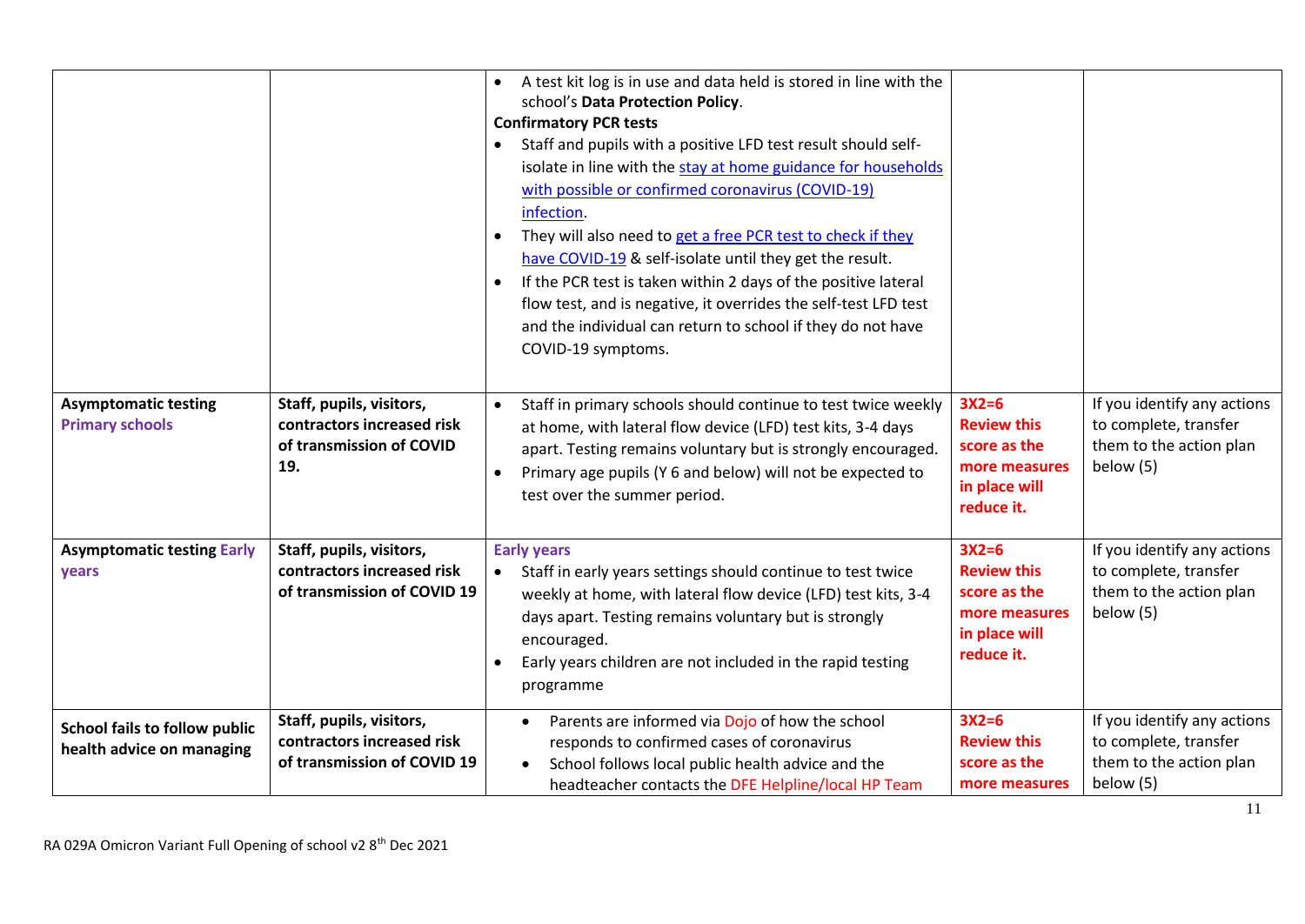| confirmed cases of COVID-<br>19.<br>All settings unless indicated                                      |                                                                                       | advice line immediately in the event of a positive test to<br>carry out a rapid risk assessment and identify<br>appropriate next steps.<br>Early years, primary and secondary schools<br>Whichever of these thresholds is reached first:<br>5 children, pupils, students or staff, who are likely to<br>have mixed closely, test positive for COVID-19 within a<br>10-day period<br>10% of children, pupils, students or staff who are likely<br>to have mixed closely test positive for COVID-19 within a<br>10-day period                                                                                                                                                                                                                                                                                                                                                                                                                                                                                                                 | in place will<br>reduce it |                                                                                              |
|--------------------------------------------------------------------------------------------------------|---------------------------------------------------------------------------------------|---------------------------------------------------------------------------------------------------------------------------------------------------------------------------------------------------------------------------------------------------------------------------------------------------------------------------------------------------------------------------------------------------------------------------------------------------------------------------------------------------------------------------------------------------------------------------------------------------------------------------------------------------------------------------------------------------------------------------------------------------------------------------------------------------------------------------------------------------------------------------------------------------------------------------------------------------------------------------------------------------------------------------------------------|----------------------------|----------------------------------------------------------------------------------------------|
| Contact with potential or<br>confirmed coronavirus<br>cases in school<br>All settings unless indicated | Staff, pupils, visitors,<br>contractors increased risk<br>of transmission of COVID 19 | Anyone in school who displays symptoms is encouraged to<br>get a PCR test<br>If anyone in the school develops coronavirus symptoms while<br>$\bullet$<br>at school, this is managed in line with local and national<br>guidance. They are:<br>sent home and advised to arrange a PCR test as soon<br>$\circ$<br>as possible.<br>advised to follow the guidance for households with<br>$\circ$<br>possible or confirmed coronavirus infection.<br>If a pupil is awaiting collection, they will be left in a well-<br>ventilated room on their own if possible and, if safe to do<br>SO.<br>Appropriate PPE will used if close contact is necessary.<br>Anyone with symptoms is advised not to use public<br>transport and, wherever possible, be collected by a member<br>of their family or household.<br>Any rooms used are cleaned thoroughly after they have left.<br>Anyone who comes into contact with a symptomatic<br>individual washes their hands thoroughly for 20 seconds<br>with soap and warm running water or hand sanitiser. | $3X2=6$                    | If you identify any actions<br>to complete, transfer<br>them to the action plan<br>below (5) |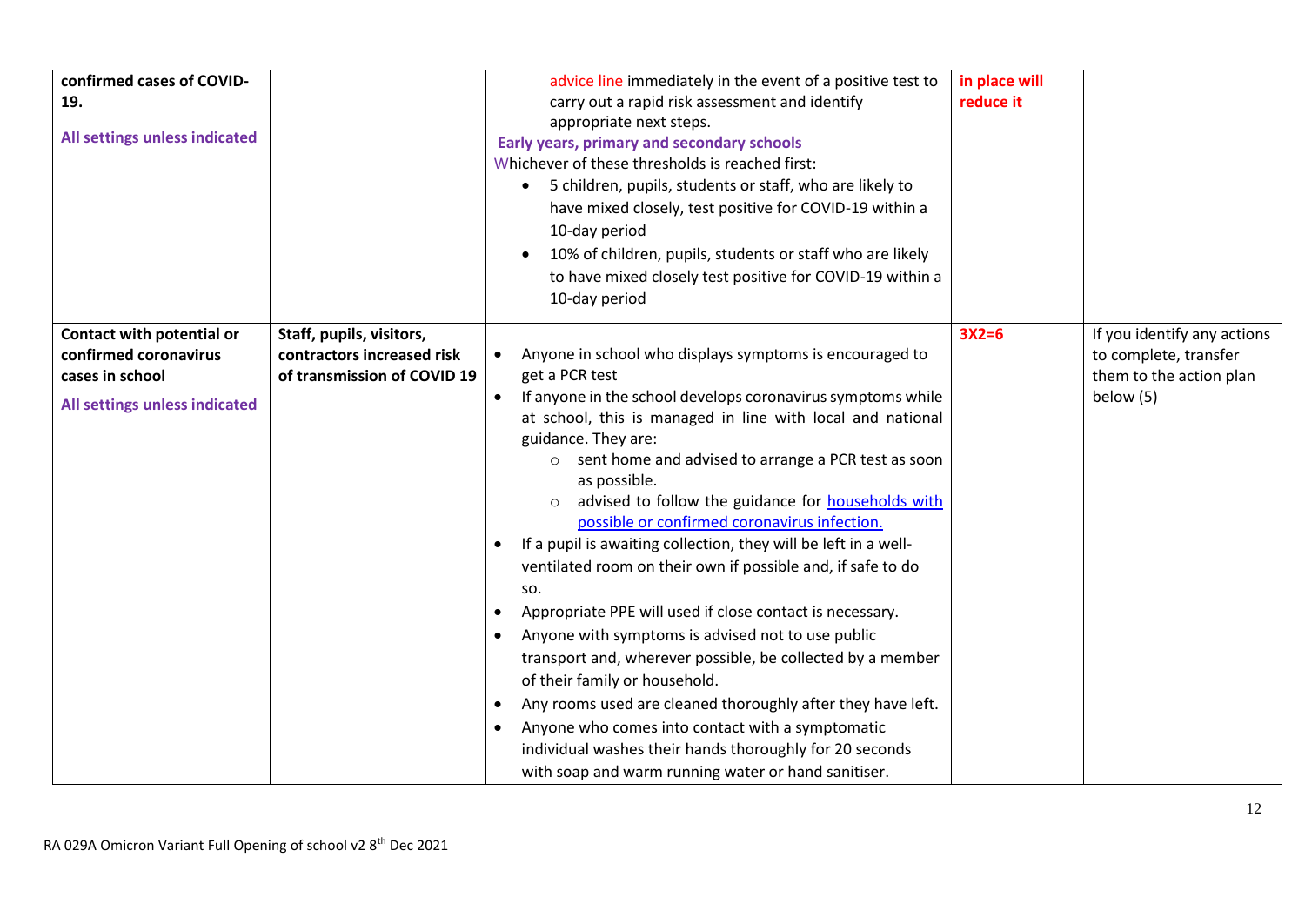|                                   |                             |           | Staff members or pupils who have been in close contact with<br>someone with symptoms do not need to self-isolate unless<br>they develop symptoms.<br>School can take the decision if a parent or carer insists<br>on a pupil attending, to refuse the pupil, if in its<br>reasonable judgement the pupil poses a risk of infection to<br>the school community.                                                                                                                                                                                                                                                                                                                                                                                                                                                                                                                                                      |         |                             |
|-----------------------------------|-----------------------------|-----------|---------------------------------------------------------------------------------------------------------------------------------------------------------------------------------------------------------------------------------------------------------------------------------------------------------------------------------------------------------------------------------------------------------------------------------------------------------------------------------------------------------------------------------------------------------------------------------------------------------------------------------------------------------------------------------------------------------------------------------------------------------------------------------------------------------------------------------------------------------------------------------------------------------------------|---------|-----------------------------|
| <b>Pregnant staff inadequate</b>  | Staff, pupils, visitors,    |           | An individual risk assessment is carried out for pregnant                                                                                                                                                                                                                                                                                                                                                                                                                                                                                                                                                                                                                                                                                                                                                                                                                                                           | $3X2=6$ | If you identify any actions |
| measures in place                 | contractors increased risk  |           | staff with appropriate risk mitigation in line with the latest                                                                                                                                                                                                                                                                                                                                                                                                                                                                                                                                                                                                                                                                                                                                                                                                                                                      |         | to complete, transfer       |
| All settings unless indicated     | of transmission of COVID 19 |           | recommendations from DHSC, PHE & RCOG. See RA 026                                                                                                                                                                                                                                                                                                                                                                                                                                                                                                                                                                                                                                                                                                                                                                                                                                                                   |         | them to the action plan     |
|                                   |                             | $\bullet$ | New & Expectant member of staff.<br>Pregnant staff of any gestation are not required to continue<br>working on site if this is not supported by the separate risk<br>assessment.<br>Staff who are in the below categories should take a more<br>precautionary approach:<br>partially vaccinated or unvaccinated<br>$\circ$<br>>28 weeks pregnant and beyond, or<br>are pregnant and have an underlying health<br>$\circ$<br>condition that puts them at a greater risk of severe<br>illness from coronavirus at any gestation<br>School will undertake a workplace risk assessment for the<br>above staff (See RA 026), and where appropriate consider<br>both how to redeploy them and how to maximise the<br>potential for homeworking, wherever possible.<br>The above principles on protecting pregnant staff also apply<br>to pregnant pupils.<br>Pregnant staff are encouraged to get vaccinated if possible. |         | below (5)                   |
| <b>Previously shielding staff</b> | Staff, pupils, visitors,    | $\bullet$ | The shielding programme has now come to an end and adults                                                                                                                                                                                                                                                                                                                                                                                                                                                                                                                                                                                                                                                                                                                                                                                                                                                           | $3X2=6$ |                             |
| All settings unless indicated     | contractors increased risk  |           | previously considered CEV should, as a minimum, continue to                                                                                                                                                                                                                                                                                                                                                                                                                                                                                                                                                                                                                                                                                                                                                                                                                                                         |         |                             |
|                                   | of transmission of COVID 19 |           | follow the same guidance as everyone else.                                                                                                                                                                                                                                                                                                                                                                                                                                                                                                                                                                                                                                                                                                                                                                                                                                                                          |         |                             |
|                                   |                             | $\bullet$ | Staff previously considered CEV may wish to consider taking                                                                                                                                                                                                                                                                                                                                                                                                                                                                                                                                                                                                                                                                                                                                                                                                                                                         |         |                             |
|                                   |                             |           | extra precautions and school will explain the measures they                                                                                                                                                                                                                                                                                                                                                                                                                                                                                                                                                                                                                                                                                                                                                                                                                                                         |         |                             |
|                                   |                             |           | have in place to keep staff safe at work.                                                                                                                                                                                                                                                                                                                                                                                                                                                                                                                                                                                                                                                                                                                                                                                                                                                                           |         |                             |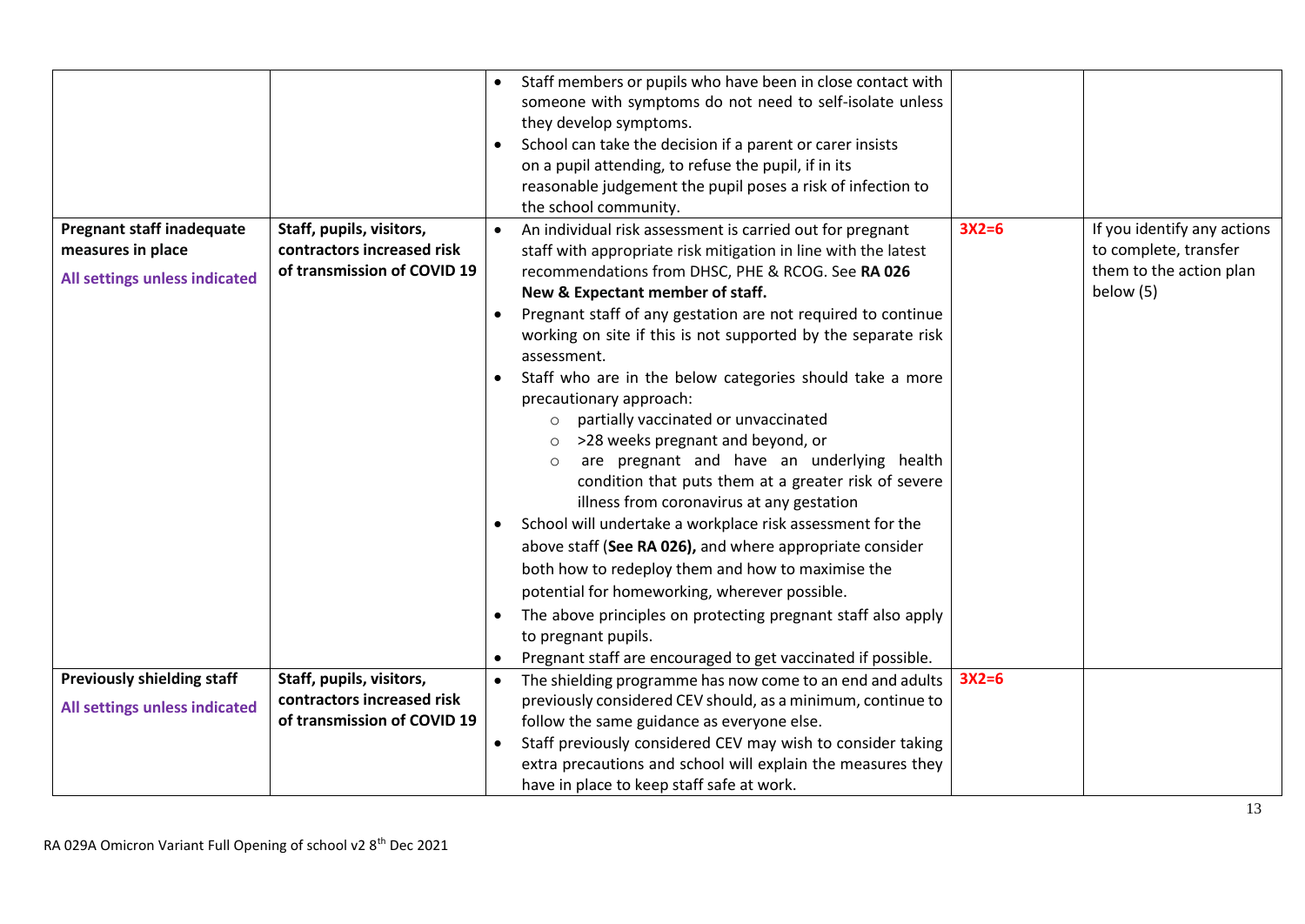| <b>Previously shielding pupils</b><br>All settings unless indicated | Staff, pupils, visitors,<br>contractors increased risk<br>of transmission of COVID 19 | The UK Clinical Review Panel has recommended that no<br>children and young people under the age of 18 should be<br>considered CEV and under-18s should be removed from the<br><b>Shielded Patient List</b>                                                                                                                                                                                                                                                                                                                                                                                                                                                                                                                                                                                                                                                                                                                                                                                                             | $3X2=6$ |  |
|---------------------------------------------------------------------|---------------------------------------------------------------------------------------|------------------------------------------------------------------------------------------------------------------------------------------------------------------------------------------------------------------------------------------------------------------------------------------------------------------------------------------------------------------------------------------------------------------------------------------------------------------------------------------------------------------------------------------------------------------------------------------------------------------------------------------------------------------------------------------------------------------------------------------------------------------------------------------------------------------------------------------------------------------------------------------------------------------------------------------------------------------------------------------------------------------------|---------|--|
| <b>Contractors</b>                                                  | Staff, pupils, visitors,<br>contractors increased risk<br>of transmission of COVID 19 | <b>All settings</b><br>School has made all key contractors aware of the school's<br>control measures and ways of working.<br>School to ask for contractor COVID 19 risk assessment prior<br>to arrival at school.<br>Contractors to be asked if they require any additional COVID<br>19 measures while working in school.                                                                                                                                                                                                                                                                                                                                                                                                                                                                                                                                                                                                                                                                                              | $3X2=6$ |  |
| <b>Transport</b><br>All settings unless indicated                   | Staff, pupils, visitors,<br>contractors increased risk<br>of transmission of COVID 19 | School will speak to the local authority to request a copy of<br>their updated risk assessment.<br>Drivers and passenger assistants will not normally require<br>$\bullet$<br>personal protective equipment (PPE) on home to school<br>transport.<br>Pupils who require care and interventions that require the<br>use of PPE before COIVD-19, will continue as usual.<br>Pupils do not board home to school transport if they, or a<br>member of their household, has a positive test result or<br>symptoms of coronavirus.<br>School liaises with the LA and other transport providers to<br>ensure they are adopting COVID-secure protocols, and<br>requests a copy of their risk assessment, where relevant.<br>Face coverings are expected to be worn in enclosed and<br>crowded places - this includes public and dedicated school<br>transport.<br>Pupils are advised to clean their hands before boarding<br>transport and again on disembarking.<br>Additional cleaning of vehicles is carried out regularly. | $3X2=6$ |  |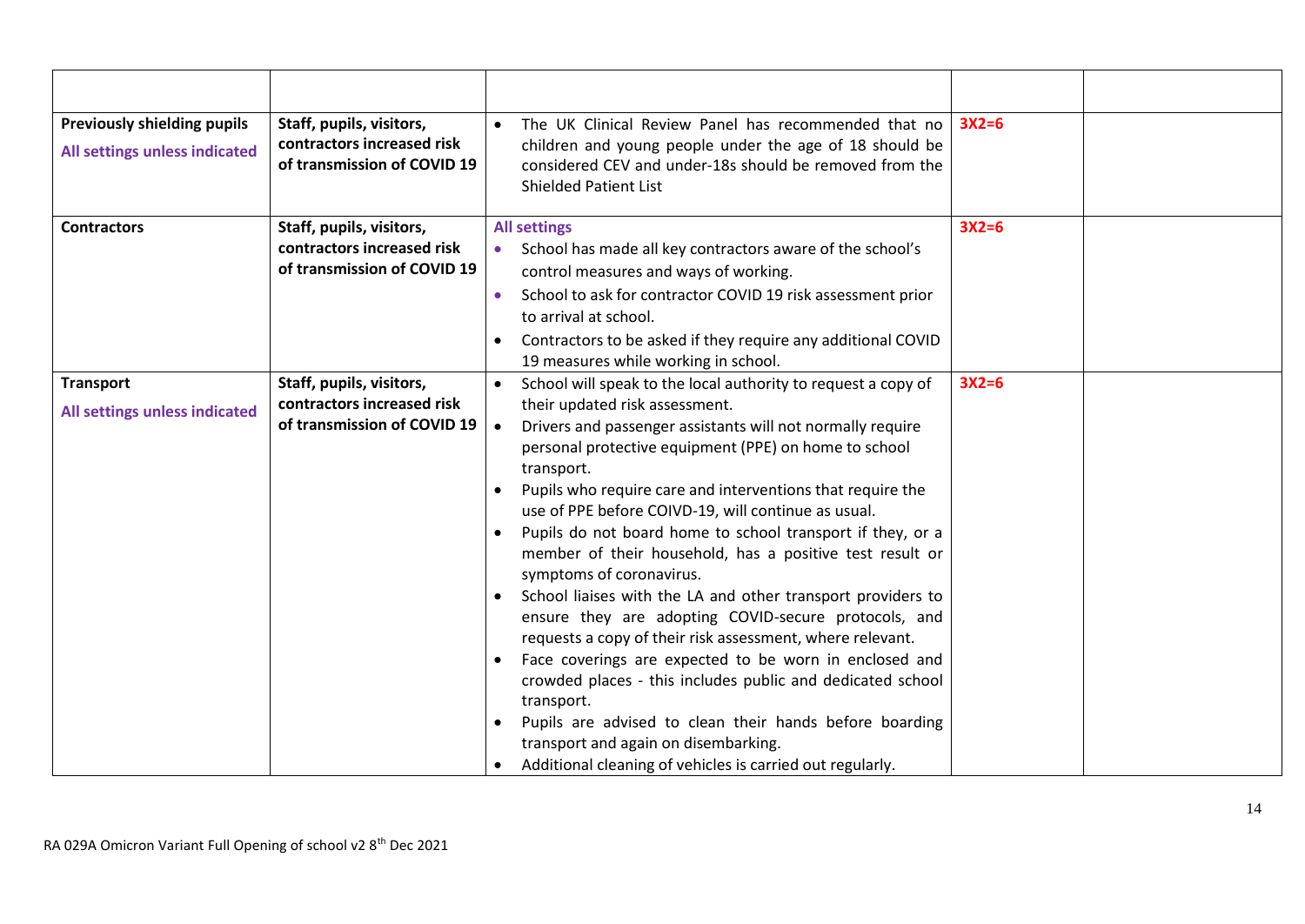| <b>Educational visits</b><br>All settings unless indicated          | Staff, pupils, visitors,<br>contractors increased risk<br>of transmission of COVID 19 | Fresh air through ventilation is maximised by opening<br>windows and ceiling vents.<br><b>All settings</b><br>A full and thorough risk assessments in relation to all<br>educational visits is carried out to ensure that any public<br>health advice, such as hygiene and ventilation requirements,<br>is included as part of that risk assessment. See Edsential<br>Evolve for further assistance. lotc@edsential.co.uk or tel<br>0151 541 2170 Ex 4                                                                                                                                                                                                                                                                                                                                                                                                                                                                                                                                                                       | $3X2=6$ | If you identify any actions<br>to complete, transfer<br>them to the action plan<br>below (5) |
|---------------------------------------------------------------------|---------------------------------------------------------------------------------------|------------------------------------------------------------------------------------------------------------------------------------------------------------------------------------------------------------------------------------------------------------------------------------------------------------------------------------------------------------------------------------------------------------------------------------------------------------------------------------------------------------------------------------------------------------------------------------------------------------------------------------------------------------------------------------------------------------------------------------------------------------------------------------------------------------------------------------------------------------------------------------------------------------------------------------------------------------------------------------------------------------------------------|---------|----------------------------------------------------------------------------------------------|
| <b>UPDATE</b> Staff & pupils<br>returning to the UK from<br>abroad. | Staff, pupils, visitors,<br>contractors increased risk<br>of transmission of COVID 19 | All children and staff travelling to England must adhere<br>to government travel advice in travel to England from<br>another country during coronavirus (COVID-19).<br>Parents travelling abroad should bear in mind the<br>$\bullet$<br>impact on their child's education which may result from<br>any requirement to quarantine or isolate upon return.<br>Children aged 4 and under do not have to take any<br>$\bullet$<br>COVID-19 travel tests.<br>Children aged 12 to 17 must take a COVID-19 test in the<br>2 days before travel to England.<br>Children aged 5 to 17 have to follow the testing and<br>quarantine rules for people who qualify as fully<br>vaccinated on arrival in England.<br>This means that they have to quarantine on arrival and<br>take a PCR test on or before day 2.<br>Any staff arriving at the UK will need to isolate and get a<br>PCR test by 'day two' after arrival.<br>They may end their isolation once they receive a<br>negative result. If the result is positive, they should | $3X2=6$ | This is an addition<br>03/12/2021                                                            |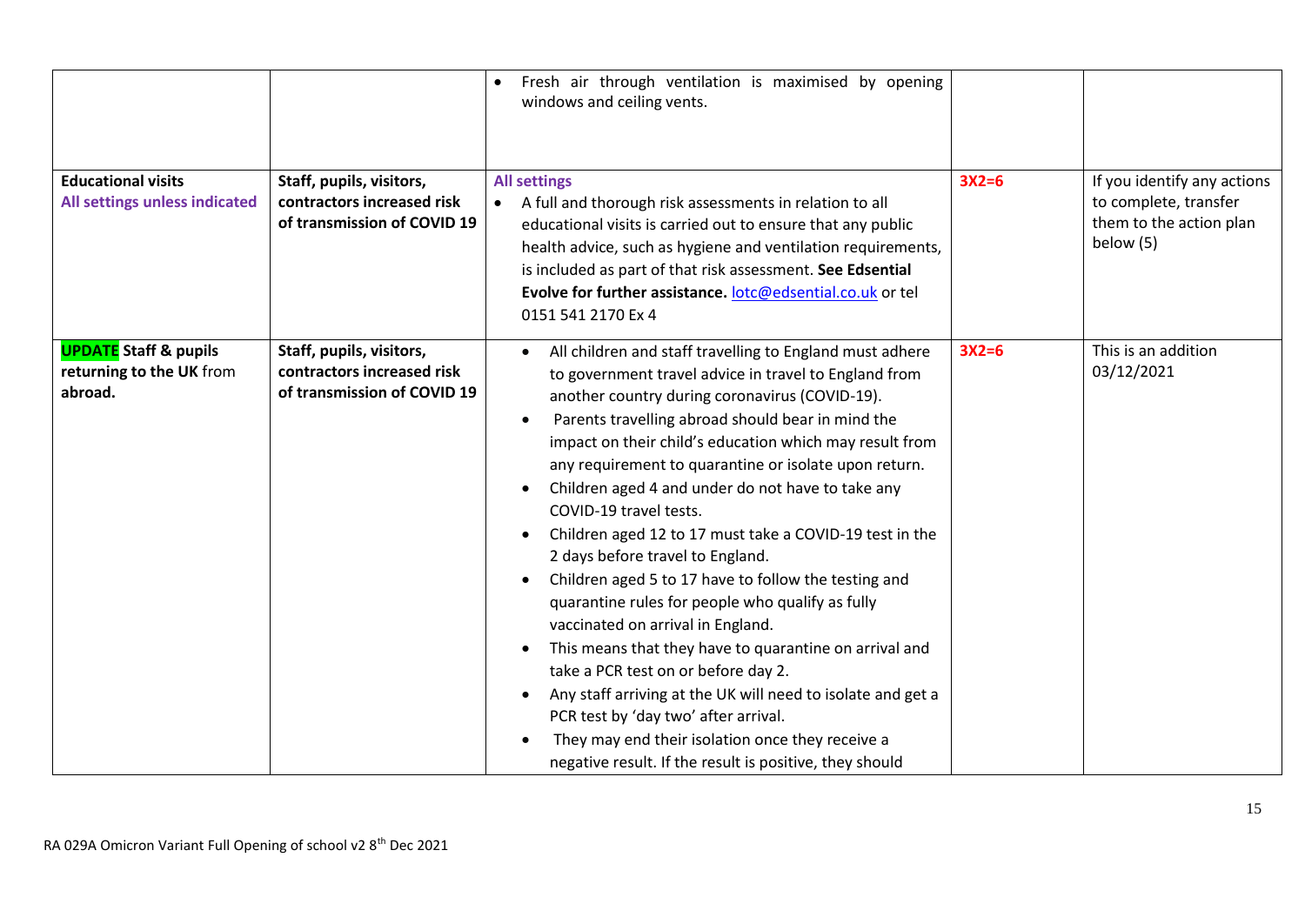|                                                                                                                                                                      |                                                                                       | continue to isolate and follow rules on isolation<br>following a positive test.<br>Unvaccinated arrivals aged over 18 must follow current<br>guidelines<br>Follow Red list countries list guidance.                                                                                                                                                                                                                                                                                                                                                                                                                                                                                                                                                                                                                                                                                                                                                                  |         |                                                                                              |
|----------------------------------------------------------------------------------------------------------------------------------------------------------------------|---------------------------------------------------------------------------------------|----------------------------------------------------------------------------------------------------------------------------------------------------------------------------------------------------------------------------------------------------------------------------------------------------------------------------------------------------------------------------------------------------------------------------------------------------------------------------------------------------------------------------------------------------------------------------------------------------------------------------------------------------------------------------------------------------------------------------------------------------------------------------------------------------------------------------------------------------------------------------------------------------------------------------------------------------------------------|---------|----------------------------------------------------------------------------------------------|
| <b>Extracurricular activities &amp;</b><br>Out-of-school settings and<br>wraparound provision -<br>inadequate measures in<br>place.<br>All settings unless indicated | Staff, pupils, visitors,<br>contractors increased risk<br>of transmission of COVID 19 | School works to provide all before and after-school<br>$\bullet$<br>educational activities and wraparound childcare for all<br>pupils<br>Out-of-school settings and wraparound childcare providers<br>can offer provision to all children<br>Parents are advised of the provision available and that they<br>should limit the use of multiple out-of-school settings<br>providers where appropriate.                                                                                                                                                                                                                                                                                                                                                                                                                                                                                                                                                                 | $3X2=6$ | If you identify any actions<br>to complete, transfer<br>them to the action plan<br>below (5) |
| Curriculum - Music, drama,<br>science & DT, and sporting<br>activities<br>All settings unless indicated                                                              | Staff, pupils, visitors,<br>contractors increased risk<br>of transmission of COVID 19 | Some activities can increase the risk of catching or passing on<br>COVID-19. This happens where people are doing activities which<br>generate more droplets as they breathe heavily, such as singing,<br>dancing, exercising, or raising their voices. The risk is greatest<br>where these factors overlap, for example in crowded indoor<br>spaces where people are raising their voices. In situations where<br>there is a higher risk of catching or passing on COVID-19, schools<br>should be particularly careful to follow the general guidance on<br>keeping safe.<br><b>Music</b><br>School & staff are aware that there is evidence to suggest that<br>$\bullet$<br>singing and playing wind and brass instruments increases the<br>risk of coronavirus transmission due to the cumulative<br>aerosol transmission.<br>School has completed RA 023 Music in schools COVID 19 and<br>ensures the relevant protective measures are in place.<br>Dance & Drama | $3X2=6$ | If you identify any actions<br>to complete, transfer<br>them to the action plan<br>below (5) |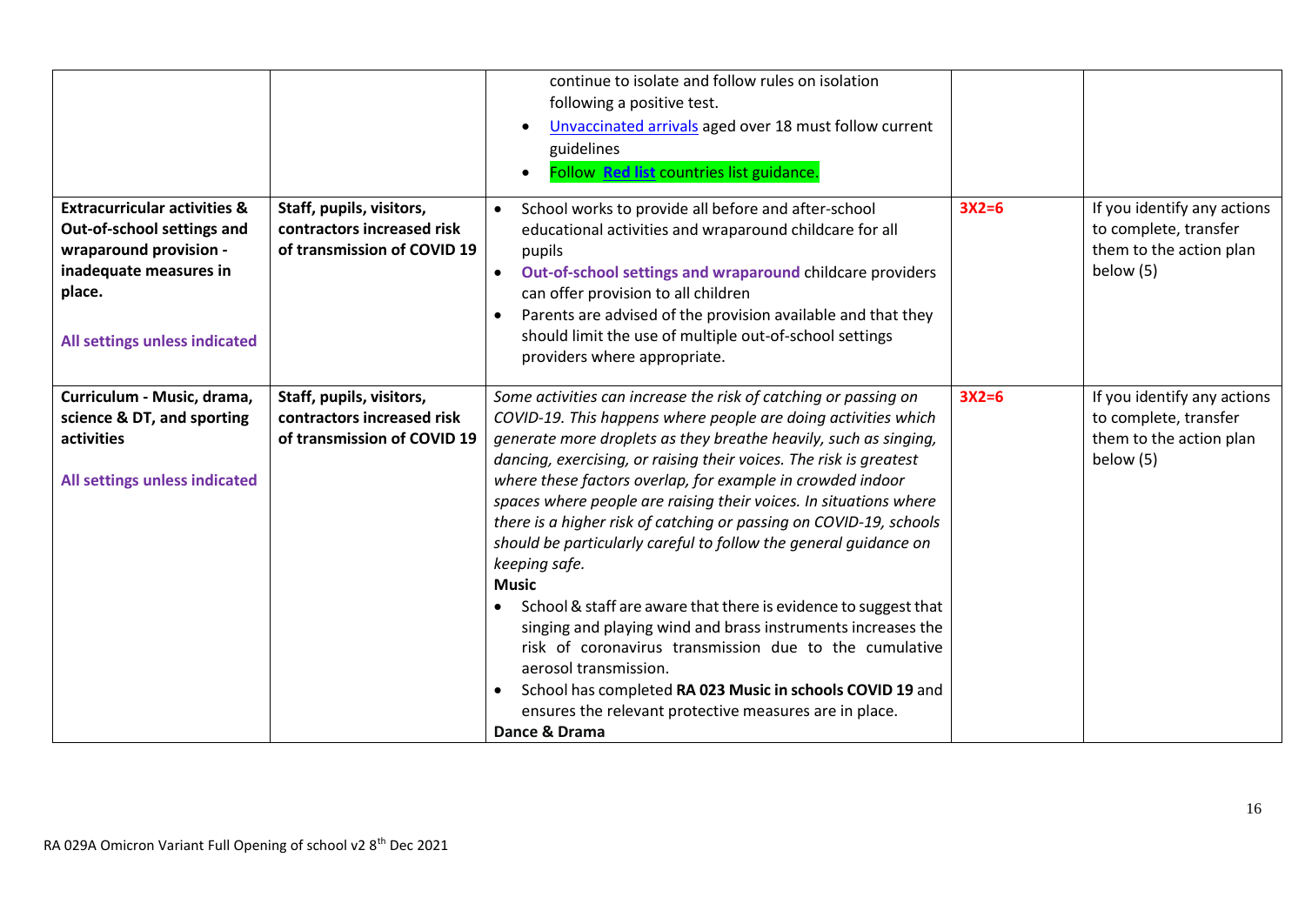| School completes risk assessments for Drama & Dance and       |
|---------------------------------------------------------------|
| ensures the relevant protective measures are in place.        |
| <b>Sports</b>                                                 |
| The school only permits team sports on the list in the        |
| Department for Digital, Culture, Media & Sport's (DCMS)       |
| team sport guidance.                                          |
| Sports equipment is thoroughly cleaned between each use.      |
| School swimming and water safety lessons are conducted in     |
| line with Swim England's guidance.                            |
| Outdoor sports are prioritised where possible.                |
| Large indoor spaces with maximised natural ventilation        |
| flows, e.g. through opening windows and doors, are used       |
| where outdoor sports are not possible.                        |
| Staff overseeing indoor sports follow the system of controls  |
| in this risk assessment e.g. cleaning and hygiene.            |
| Staff are made aware that social distancing in sports is not  |
| required unless directed.                                     |
| Measures are in place to minimise the risk of transmission in |
| changing rooms, in line with DCMS guidance.                   |
| External facilities are used in line with government          |
| guidance, including travel to and from those facilities.      |
| School works with external coaches, clubs and organisations   |
| for curricular and extracurricular activities and considers   |
| how such arrangements operate within the school's wider       |
| protective measures.                                          |
| Competitions between different schools, whether indoor or     |
| outdoor, can take place in line with government guidance.     |
| <b>Science</b>                                                |
| Follows latest guidance from CLEAPSS in addition to system    |
| of controls in school.                                        |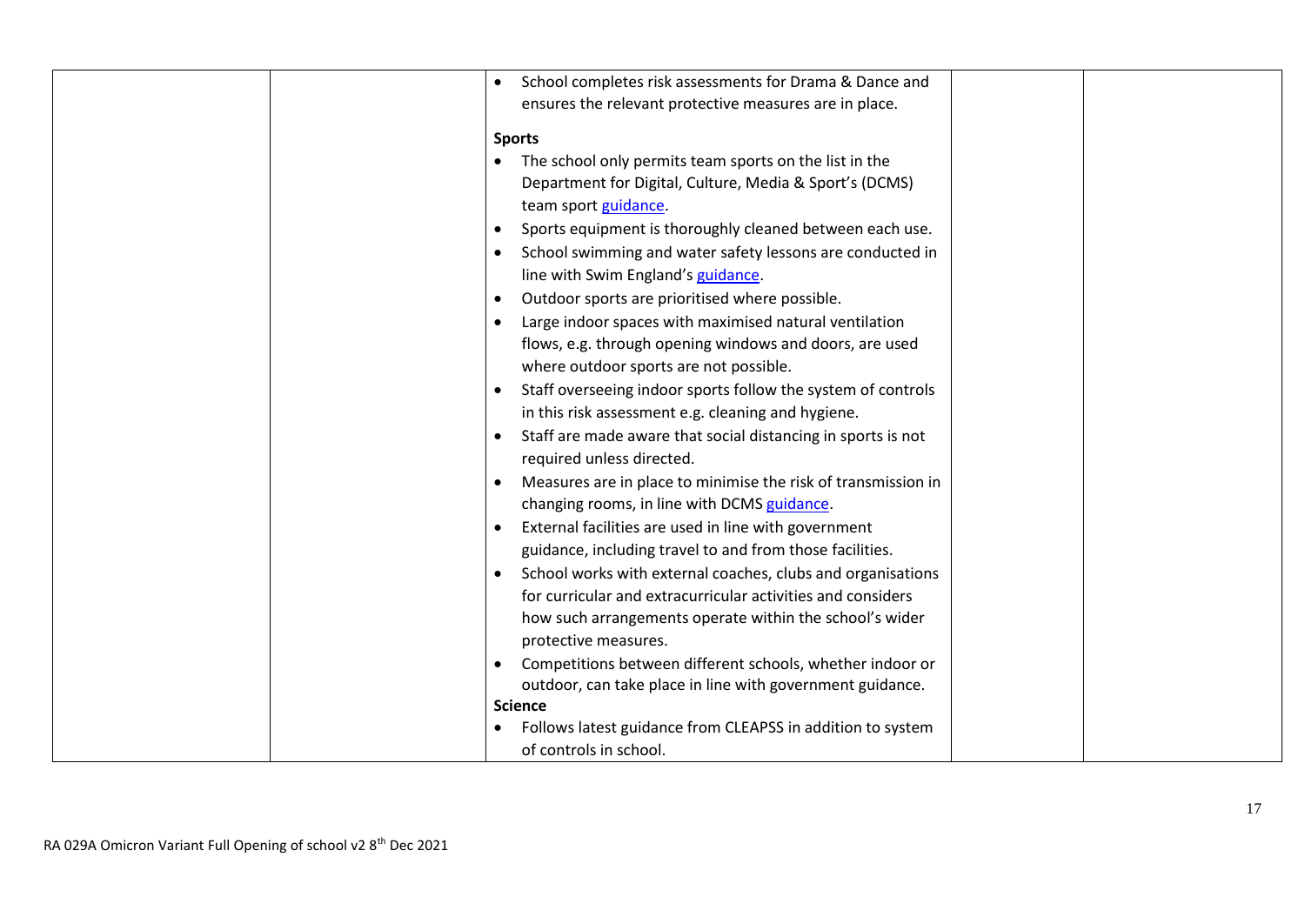|                                                                                                                      |                                                                                       | GL343 - Guide to doing practical work during the COVID-19<br>Pandemic - Science (New version)<br>DT<br>Follows latest guidance from CLEAPSS in addition to system<br>$\bullet$<br>of controls in school.<br>GL344 Guidance on practical work during the COVID-19<br>pandemic - D&T                                                                                                                                                                                                                                                                                                                                                                                                                                                                                                                                                                                                                                                                                                                                                          |         |                                                                                              |
|----------------------------------------------------------------------------------------------------------------------|---------------------------------------------------------------------------------------|---------------------------------------------------------------------------------------------------------------------------------------------------------------------------------------------------------------------------------------------------------------------------------------------------------------------------------------------------------------------------------------------------------------------------------------------------------------------------------------------------------------------------------------------------------------------------------------------------------------------------------------------------------------------------------------------------------------------------------------------------------------------------------------------------------------------------------------------------------------------------------------------------------------------------------------------------------------------------------------------------------------------------------------------|---------|----------------------------------------------------------------------------------------------|
| <b>Protective measures in</b><br>early years settings<br><b>Additional measures for</b><br>early years settings only | Staff, pupils, visitors,<br>contractors increased risk<br>of transmission of COVID 19 | Additional measures for early years settings only<br>The setting is not required to arrange children and staff in<br>small, consistent groups.<br>Children are supervised when washing their hands or using<br>hand sanitiser.<br>Disposable tissues are available and 'catch it, bin it, kill it' is<br>encouraged through signage and prompting.<br>Enhanced cleaning schedule is in place to include food<br>preparation areas, dining areas and table coverings.<br>Surfaces, toys, books, doors, sinks, toilets, and light switches<br>are cleaned more regularly, using disinfectant.<br>Activities that involve malleable materials for messy play,<br>e.g. sand, mud, and water, are risk assessed. See RA 053<br>Sand & messy play<br>Frequently touched surfaces, equipment, tools, and<br>resources for messy play are thoroughly cleaned and dried<br>before they are used by a different group.<br>All items that are laundered are washed in line with<br>government guidance and are not shared by pupils between<br>washes. | $3X2=6$ | If you identify any actions<br>to complete, transfer<br>them to the action plan<br>below (5) |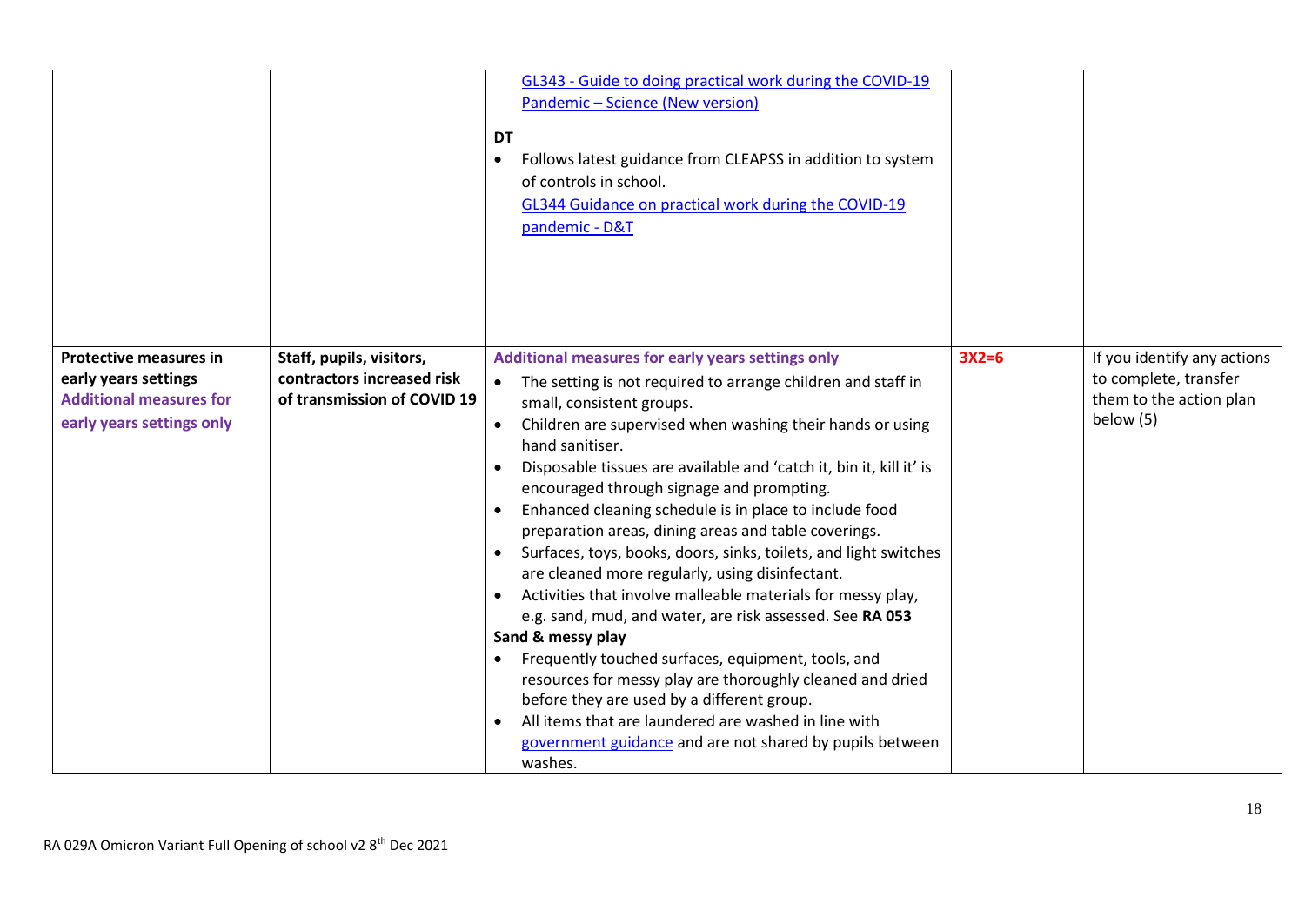|  | Supervised toothbrushing programmes are re-established<br>using the dry brushing method following PHE advice. |  |
|--|---------------------------------------------------------------------------------------------------------------|--|
|  | If a child attends more than one setting, the settings work                                                   |  |
|  | together with parents to address any risks identified,                                                        |  |
|  | allowing them to jointly deliver appropriate care.                                                            |  |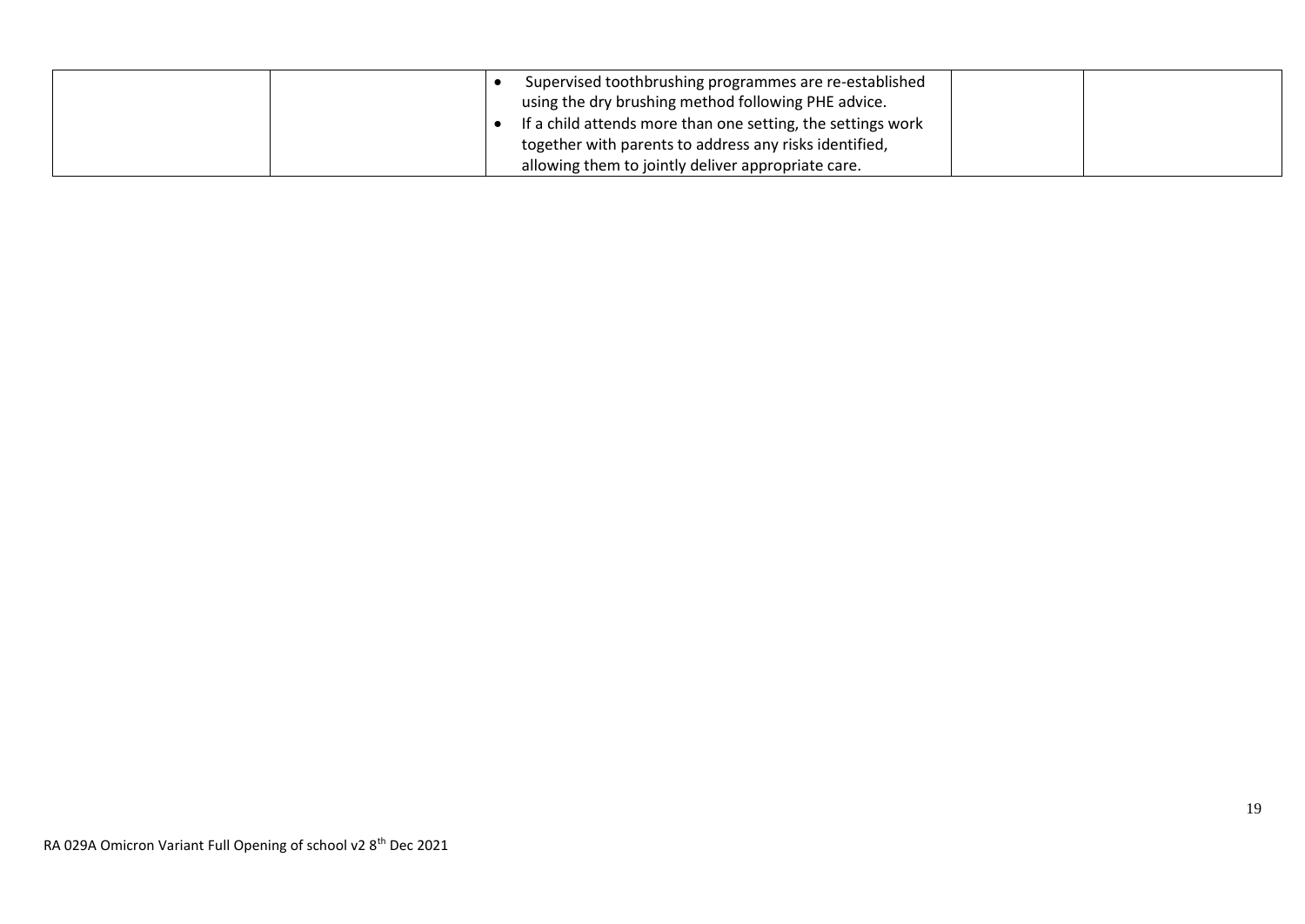

#### **Likelihood: Consequence**:

- 5 Very likely 5 Catastrophic 4 – Likely 4 – Major 3 – Fairly likely 3 – Moderate
- 2 Unlikely 2 Minor
- $1 -$  Very unlikely  $1 -$  Insignificant

| <b>Risk Rating</b> | <b>Action Required</b>                                                                                          |
|--------------------|-----------------------------------------------------------------------------------------------------------------|
| $20 - 25$          | <b>Unacceptable</b> – stop activity and make immediate improvements                                             |
| $10 - 16$          | Urgent action - take immediate action and stop activity, if necessary, maintain existing<br>controls vigorously |
| $5 - 9$            | Action - Improve within specific timescales                                                                     |
| $3 - 4$            | <b>Monitor</b> – but look to improve at review or if there is a significant change                              |
| $1 - 2$            | Acceptable – no further action but ensure controls are maintained & reviewed                                    |

- (1) List hazards *something with the potential to cause harm* here
- (2) List groups of people who are especially at risk from the significant hazards which you have identified
- (3) List existing controls here or note where the information may be found. Then try to quantify the level of risk *the likelihood of harm arising* that remains when the existing controls are in place based on the number of persons affected, how often they are exposed to the hazard and the severity of any consequence*.* Use this column to list the controls that you might take and develop all or some of that list into a workable action plan. Have regard for the level of risk, the cost of any action and the benefit you expect to gain. Agree the action plan with your team leader and make a note of it overleaf.

## (5) **ACTION PLAN**

| $(5)$ ACTION PLAN<br>the search of the company of the search<br>the contract of the contract of the contract of the contract of the contract of the contract of the contract of<br>.<br>$\cdots$ |                                                                                                                                                                                                                        |             |                  |  |  |  |
|--------------------------------------------------------------------------------------------------------------------------------------------------------------------------------------------------|------------------------------------------------------------------------------------------------------------------------------------------------------------------------------------------------------------------------|-------------|------------------|--|--|--|
|                                                                                                                                                                                                  | 5. Action plan                                                                                                                                                                                                         | Responsible | <b>Completed</b> |  |  |  |
|                                                                                                                                                                                                  | Circulate the final version to all staff & stakeholders                                                                                                                                                                |             |                  |  |  |  |
| $\overline{2}$                                                                                                                                                                                   | *The Government plans to introduce daily contact testing as soon as possible as an alternative to self-isolation for contacts who are<br>fully vaccinated or under the age of 18 years and 6 months. School to monitor | HT          | To monitor       |  |  |  |
| 3                                                                                                                                                                                                |                                                                                                                                                                                                                        |             |                  |  |  |  |
|                                                                                                                                                                                                  |                                                                                                                                                                                                                        |             |                  |  |  |  |
| 5                                                                                                                                                                                                |                                                                                                                                                                                                                        |             |                  |  |  |  |
| 6                                                                                                                                                                                                |                                                                                                                                                                                                                        |             |                  |  |  |  |
|                                                                                                                                                                                                  |                                                                                                                                                                                                                        |             |                  |  |  |  |
| 8                                                                                                                                                                                                |                                                                                                                                                                                                                        |             |                  |  |  |  |